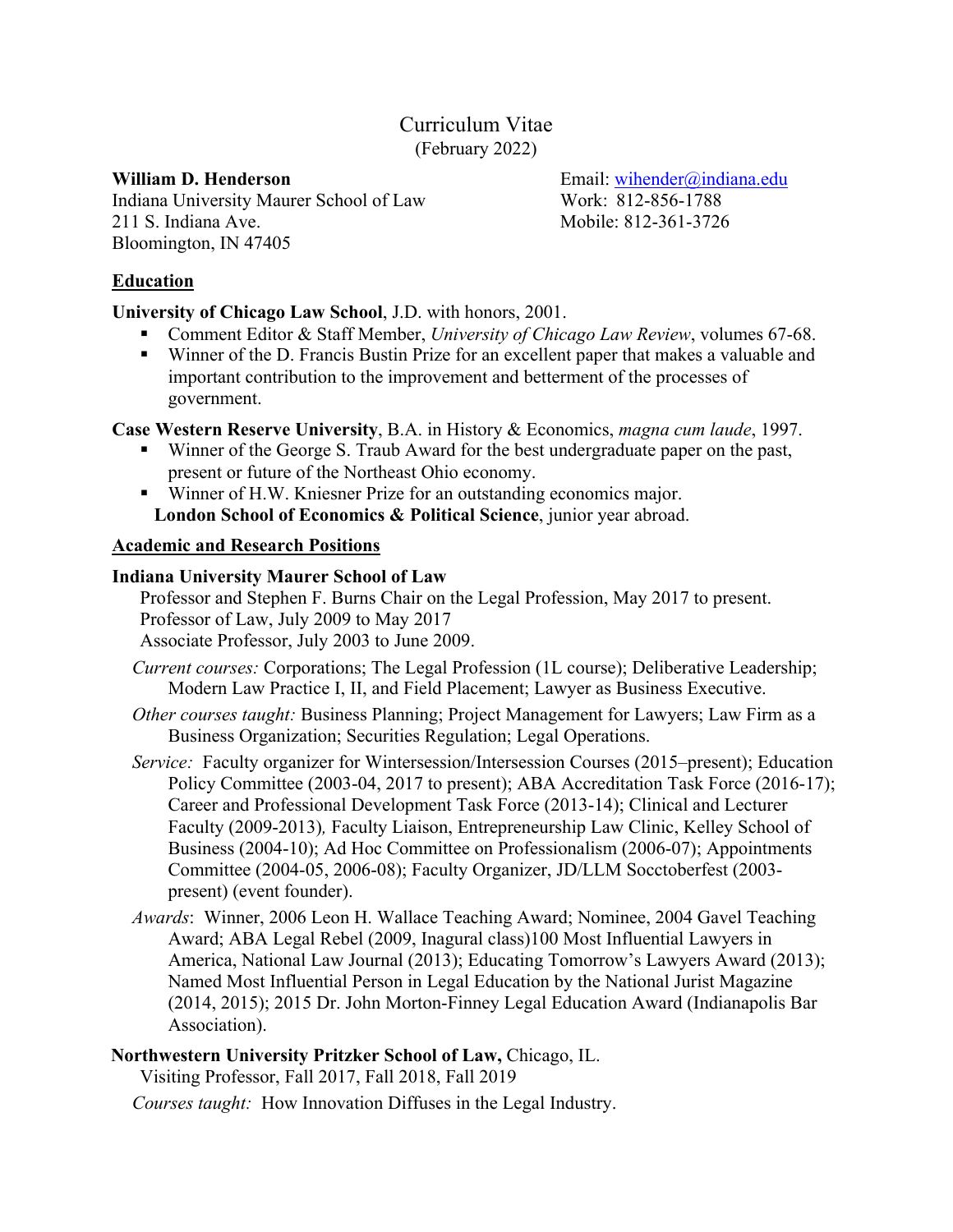**Bucerius Law School,** Hamburg, Germany.

Faculty, Legal Technology and Operations Program, Summer 2018-2022.

*Courses taught:* How Innovation Diffuses in the Legal Industry.

- **Law School Survey of Student Engagement (LSSSE)**, Indiana University**—**Bloomington. Faculty Research Associate, August 2006 to present.
- **Center on the Global Legal Profession, Indiana University Maurer School of Law** Director, July 2009 to 2013.
- **Law Firms Working Group** (joint initiative of American Bar Foundation and Indiana Law) Director, September 2006 to 2009.

**Chicago-Kent College of Law**, Illinois Institute of Technology. Visiting Associate Professor, 2002-2003 academic year. *Courses taught:* Business Associations.

**Law Clerk to the Hon. Richard D. Cudahy**, U.S. Court of Appeals for the Seventh Circuit, 2001-2002 term.

#### **Other Professional Experience**

- **Founder and Editor, Legal Evolution PBC,** May 2017 to present. Legal Evolution is an Public Benefit Corporation (PBC) with a mission to provide high quality public education on the changing nature of the legal services market. It supports an online publication that combines relevant academic theory with data-driven analysis and carefully drawn examples of successful innovations.
- **Founder, Institute for the Future of Law Practice (IFLP)**, January 2018 to October 2021. IFLP was a 501(c)(3) nonprofit focused on building advanced curricula, curating industryleading instructors, organizing internships and field placements for law students, and creating training programs for mid-career legal professionals. As director of development, raised approximately \$1 million over four years; negotiated its acquisition in November 2021 by the Law School Admissions Council, which included agreement to fully fund IFLP projects for three years.
- **Co-Founder and Principal, Lawyer Metrics,** Mar 2010 to Dec. 2016. Applied research company focused on the use of data by legal service organizations. In Dec. 2015, Lawyer Metrics was acquired by AccessLex Institute, a nonprofit data and education company. Through numerous alumni investors, a substantial amount of the sale proceeds benefitted Indiana Law.

#### **Articles in Academic Journals**

*The Institute for the Future of Law Practice: A New Narrative for Legal Education and the Legal Profession*, PD QUARTERLY (Nov. 2019).

*Innovation Diffusion in the Legal Industry*, 122 DICKINSON LAW REVIEW 398 (2018).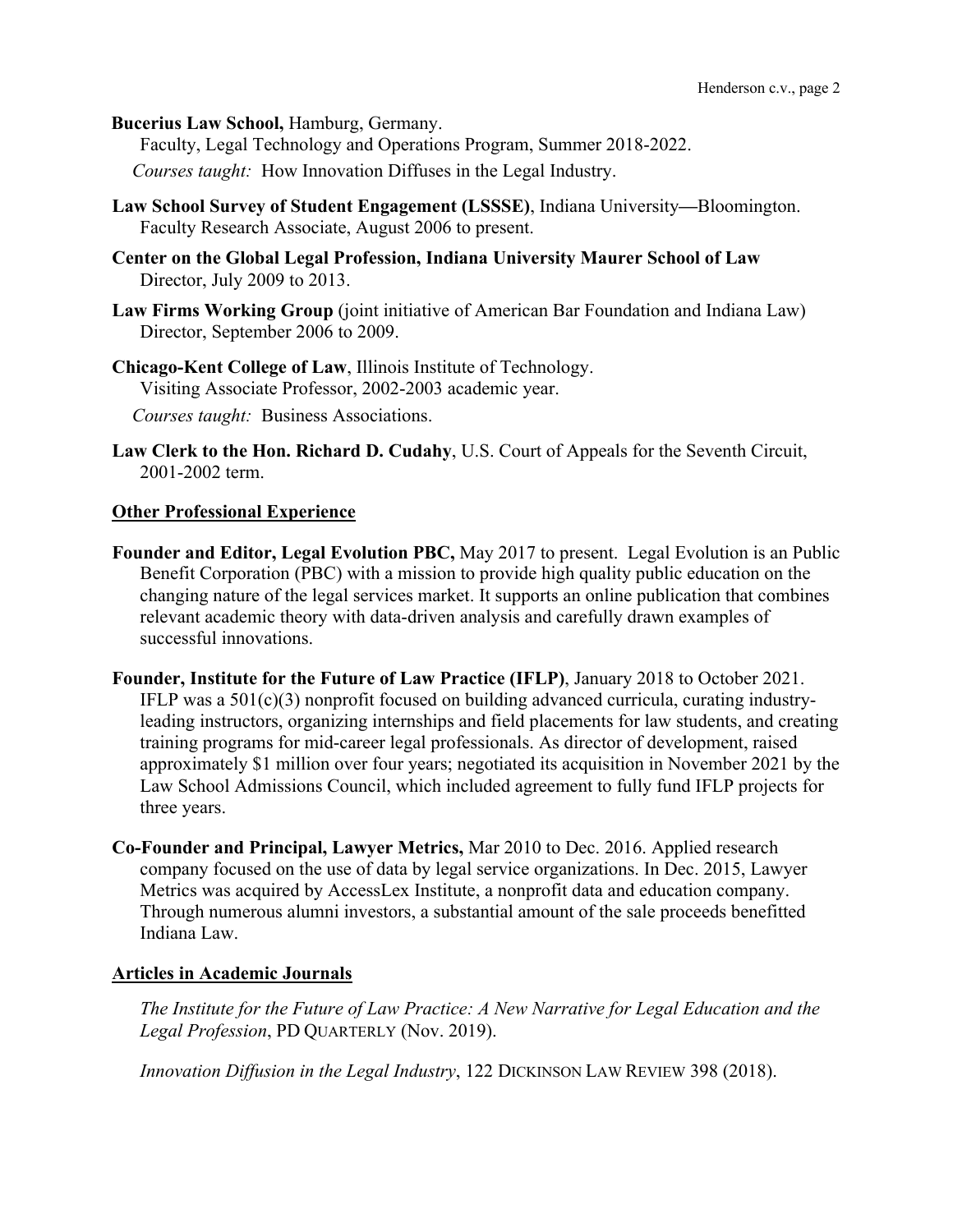*Glass Half Full: Decline and Rebirth of the Legal Profession, LAW AND POLITICS REVIEW,* VOL 27, ISSUE 2 (2017) (book review essay).

*Talent Systems for Law Firms,* PD QUARTERLY, Feb. 2017.

*The Changing Economic Geography of Large U.S. Law Firms, 16* J. OF ECON. GEO. 1235 (2016) (with Arthur Alderson).

*Solving the Legal Profession's Diversity Problem*, PD QUARTERLY, Feb. 2016.

*Letting Go of Old Ideas,* 112 MICH. L. REV. 1111 (2014) (book review essay on Steven Harper's *The Lawyer Bubble* and Richard Susskind's *Tomorrow's Lawyers*).

*Enduring Hierarchies in American Legal Education,* 89 IND. L. J. 941 (2014) (with Funmi Arewa and Andrew Morriss).

*From Big Law to Lean Law,* 36 INT'L REV. L. & ECON. VOL 3 (2013) (written for collection titled "Unlocking the law: Building on the work of Larry E. Ribstein").

*A Blueprint for Change,* 40 PEPPERDINE L. REV. 461 (2013).

*Three Generations of U.S. Lawyers,* 70 MD. L. REV. 373 (2011).

*An Empirical Analysis of Lateral Lawyer Trends from 2000 to 2007: The Emerging Equilibrium for Corporate Law Firms,* 22 GEO. J. LEG. ETHICS 1395 (2009) (with Leonard Bierman).

*Working Class Judges,* 88 B.U. L. REV. 829 (2008) (co-authored with Christopher Zorn & Jason J. Czarnezki) (Reply essay to Scott Baker, *Should We Pay Federal Circuit Judges More?*, 88 B.U. L. REV. 63 (2008)).

*The Elastic Tournament: A Second Transformation of the Big Law Firm*, 60 STAN. L. REV. 1867 (2008) (co-authored with Marc Galanter).

*Measuring Outcomes: Post-Graduation Measures of Success in the* U.S. News & World Report *Law Schools Rankings*, 83 IND. L. J. 1 (2008) (co-authored with Andrew Morriss).

*Young Associates in Trouble,* 105 MICH. L. REV. 1087 (2007) (book review essay and empirical study) (co-authored with David Zaring).

*An Empirical Study of Single-Tier versus Two-Tier Partnership Tracks in the Am Law 200,*  84 N.C. L. REV. 1691 (2006).

*Student Quality as Measured by LSAT Scores: Migration Patterns in the* U.S. News *Rankings Era,* 81 IND. L. J. 163 (2006) (co-authored with Andrew Morriss).

*From Insull to Enron: Corporate (Re)Regulation After the Rise and Fall of Two Energy Icons,* 26 ENERGY L. J. 35 (2005) (co-authored with the Hon. Richard D. Cudahy).

*The LSAT, Law School Exams, and Meritocracy: The Surprising and Undertheorized Role of Test-Taking Speed,* 82 TEX. L. REV. 975 (2004).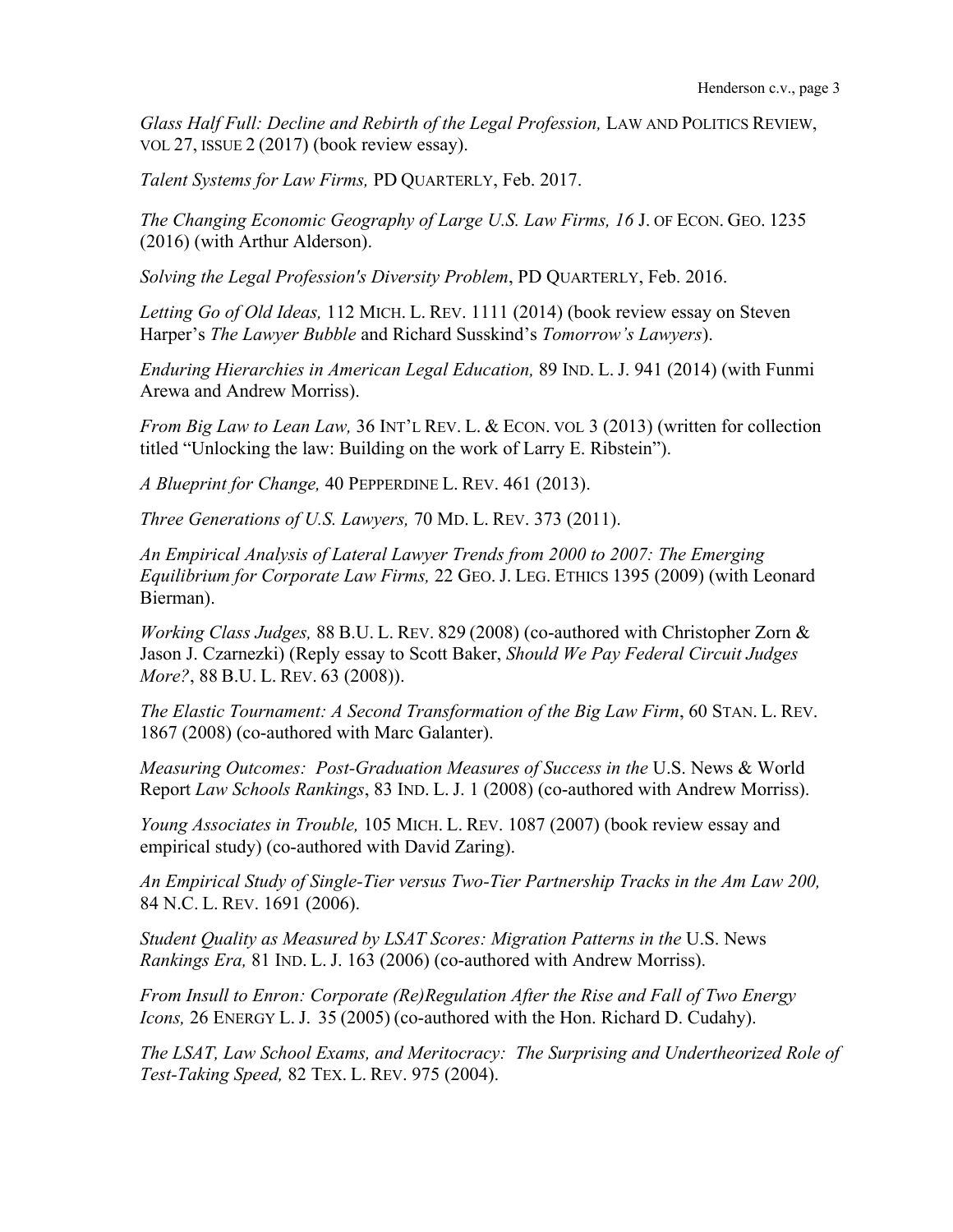*Clear Sailing Agreements: A Special Form of Collusion in Class Action Settlements*, 77 TULANE L. REV. 813 (2003).

*Demography and Desegregation in the Cleveland Public Schools: Toward a Comprehensive Theory of Educational Failure and Success,* 26 N.Y.U. REV. L. & SOC. CHANGE 457 (2002).

*Reconciling the Juridical Links Doctrine with the Federal Rules of Civil Procedure and Article III*, Comment, 67 U. CHI. L. REV. 1347 (2000).

## **Book Chapters**

"Can Intrapreneurship Solve the Innovator's Dilemma? Law Firm Examples," in *Data Analytics in Law*, chapter 10 (Taylor & Francis, 2018).

"The Legal Profession and Legal Services: Nature and Evolution," in *Legal Ethics, Professional Responsibility, and the Legal Profession*, 1st ed. Hornbook, Part One (G. C. Sisk, ed., West Academic, 2018).

"The Market for Recent Law Graduates", in *Beyond Elite Law: Access to Civil Justice in American*, chapter 12 (Sam Estreicher & Joy Radice, eds. 2016).

"Successful Lawyer Skills and Behaviors," in *Essential Qualities of the Professional Lawyer* (Paul Haskins, ed. 2013).

"Law Firm Strategies for Human Capital: Past, Present, Future," in *Law Firms, Legal Culture, and Legal Practice* (Austin Sarat, ed. 2010).

# **Research Monographs**

*Legal Market Landscape Report,* Commissioned by the State Bar of California (July 2018).

*What Ails the Large Law Firm? Will the Real FutureFirm Please Stand Up, JD Supra (April* 2014).

*Analysis of Law Schools and Legal Education in North Carolina* (2008) (monograph commissioned by the John William Pope Center for Higher Education Policy).

*Speed as a Variable on Law School Exams and the LSAT* (LSAC, Research Rep. 03-03, Feb. 2004) (monograph published by the Law School Admission Council).

# **Working Papers**

*Are We Selling Results or Résumés?: The Underexplored Linkage Between Human Resource Strategies and Firm-Specific Capital*, Indiana Law Legal Studies Research Paper No. 105, online at http://ssrn.com/abstract=1121238 (5,092 downloads; most downloaded paper of a top 1% author; was presented at Georgetown Law symposium).

# **Articles in Legal, Trade, and Popular Press**

"Is Your Organization Building a World-Class Talent Pipeline," LAW.COM, Aug. 31, 2018.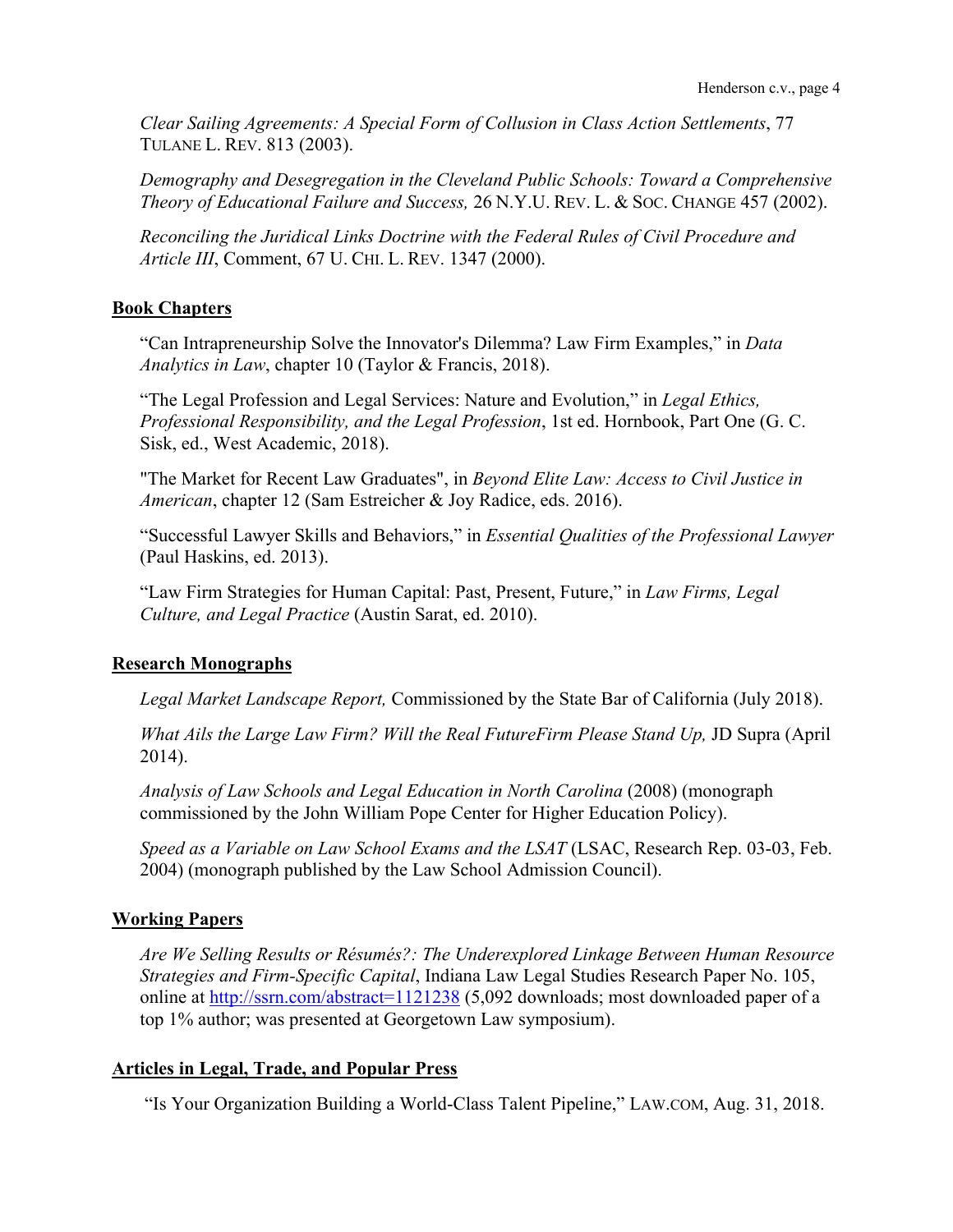"Well-timed Solutions for Legal Education and the Bar," LAW PRACTICE, July/Aug. 2018.

"Building for the Future with a Successful Strategic Plan," LAW PRACTICE, Nov/Dec 2017.

"The Paradox of the Client-Driven Market," LAW.COM, Oct. 2017.

"Market Restructuring and Lateral Partner Hiring," PRACTICE INNOVATIONS, Oct. 2017.

"The Legal Profession's 'Last Mile' Solution," LAW.COM, July 2017.

*Efficiency Engines: How Managed Services Are Building Systems for Corporate Legal Work*, ABA JOURNAL, Oct. 2017 (cover story).

"The Legal Professions Last Mile Problem," LAW.COM, May 2017.

"Underestimate Harvard's New Admissions Strategy at Your Own Risk," LAW.COM, March 2017.

*"*Playbook: 5 Strategies of Top Law Firms," THE AMERICAN LAWYER, Jan. 2017 (with Evan Parker) (cover story).

"The Most Prized Lateral of 2015 Wasn't a Partner*,*" THE AMERICAN LAWYER, Feb. 2016 (with Chris Zorn).

"Ten Questions to Ask About Your Firm's Future*,*" THE AMERICAN LAWYER, January 2016 (with Evan Parker).

"Solving the Legal Professions Diversity Problem," PD QUARTERLY, February 2016.

"Your Firm's Place in the Legal Market," THE AMERICAN LAWYER, December 2015 (with Evan Parker).

"How to Take Market Share," THE AMERICAN LAWYER, November 2015.

"What the Jobs are: New Tech and Client Needs Create a New Field of Legal Operations," ABA JOURNAL, Oct. 2015 (cover story).

*An Rx for Lateral Heartache*, THE AMERICAN LAWYER, Feb. 2015 (with Chris Zorn) (cover story).

"Does Cooperative Placement Accelerate Law Student Professional Development?" JD SUPRA, Oct. 2014.

"Is the Legal Profession Showing its Age?" JD SUPRA, Oct. 2014.

"Human Capital Accounting for Lawyers," LAW PRACTICE, Sept/Oct 2014.

"Ahead of the Curve: Three Big Innovators in Big Law," JD SUPRA, Aug. 2014.

"Living Through a Paradigm Shift," NALP BULLETIN, Aug. 2014.

"Supercharging Lawyer Development Through Feedback," NALP BULLETIN, June 2014.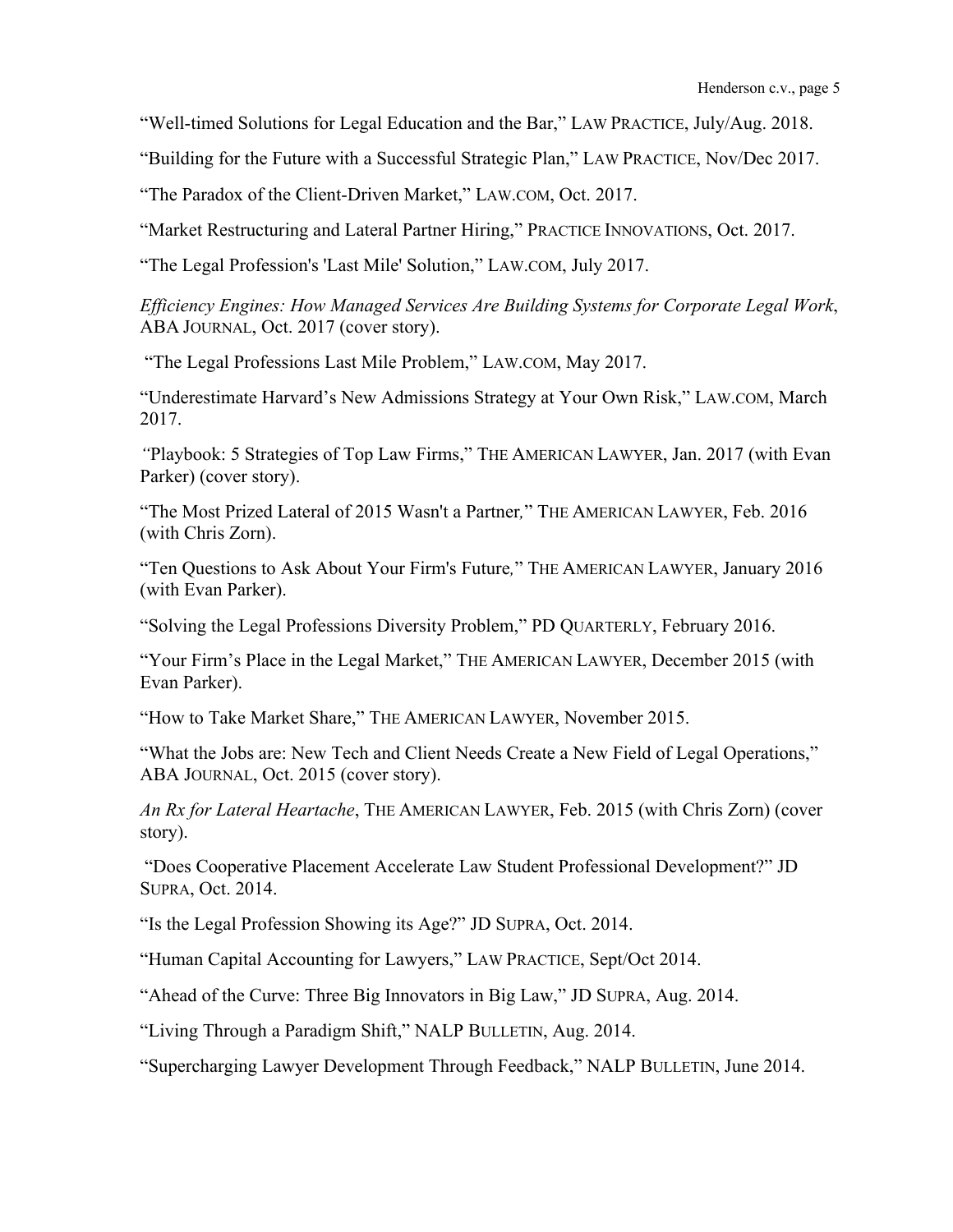"A Counterpoint to the Most Robust Legal Market That Ever Existed in this Country," JD SUPRA, Mar. 2014.

"If We Made Legal Education More Experiential, Would it Really Matter?" JD SUPRA, February 2014.

"Of Partners and Peacocks," THE AMERICAN LAWYER, Feb. 2014 (with Chris Zorn).

"Who's Eating Law Firms' Lunch," ABA JOURNAL, Oct. 2013 (cover story).

"With All Due Respect, Mr. President," THE AMERICAN LAWYER, Sept. 2013 (online).

"Sea Change in the Legal Market," NALP BULLETIN, Aug. 2013.

"The Calculus of University Presidents," NATIONAL LAW JOURNAL, May 20, 2013 (online).

"What Every Law Student Needs to Excel as an Attorney: Introducing the Fromm Six," NATIONAL JURIST, Mar. 2013.

"Playing Not to Lose," THE AMERICAN LAWYER, Mar. 2013 (cover story).

"Question Authority," THE NATIONAL JURIST, Jan. 2013.

"Losing the Law Business," CAYMAN FINANCIAL REVIEW, Jan. 2013.

"Legal Education: Lawyers and Law School Reform." ILLINOIS BAR JOURNAL, Aug. 2012.

"Diversity by the Numbers," NALP Bulletin, July 2012.

"More Complex than Greed*,"* May 29, 2012*,* THE AMERICAN LAWYER (online).

"Rise and Fall," THE AMERICAN LAWYER, June 2012.

"The Inferiority Complex of Law Schools," THE NATIONAL JURIST, March 2012.

"The Pedigree Problem: Are Law School Ties Choking the Profession?," ABA JOURNAL, July 2012.

"The Law School Bubble: How Long Will It Last if Law Grads Can't Pay Bills?", ABA JOURNAL, Jan. 2012 (cover story).

"Why Hands-On Training is Not Enough," THE NATIONAL JURIST, Oct. 2011.

"Seduced by Legal Brands", THE NATIONAL JURIST, Sept. 2011.

"New Legal Entrepreneurs Don't Need Deregulation to Take Market Share," essay published at part of the "Unlocking the Law Symposium," TRUTH ON THE MARKET, Sept. 19, 2011 (Larry Ribstein, ed.).

"More Data but Less Transparency," NATIONAL LAW JOURNAL, Aug 2011.

"*Paradigm Shift: Law Job Stagnation May Have Started Before the Recession -- And It May be a Sign of a Lasting Change*," ABA JOURNAL, July 2011 (cover story).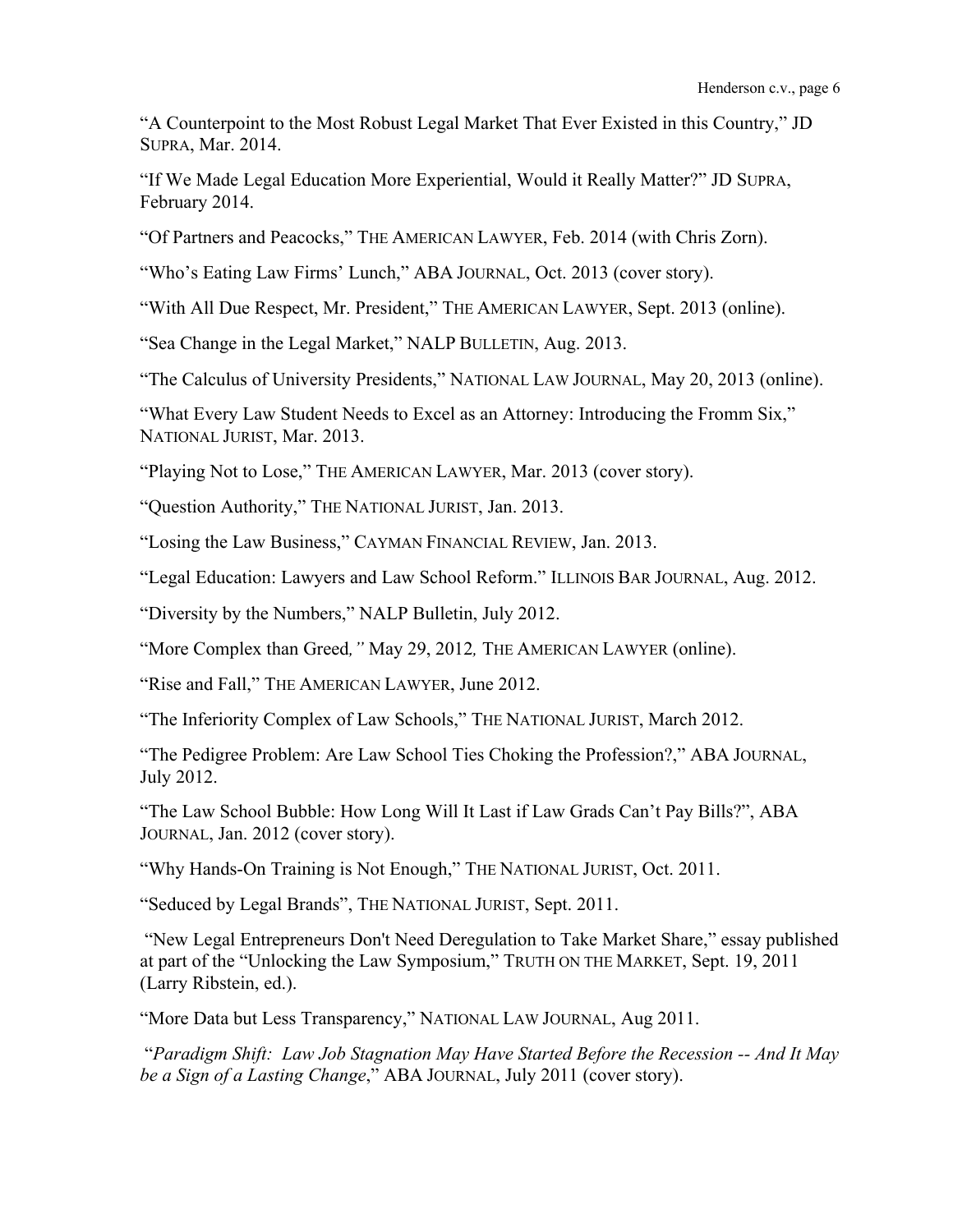"Milbank's Big Bet," THE AMERICAN LAWYER, May 2011.

"What America's Lawyers Earn," ABA JOURNAL, March 2011.

"How the Rankings Arms Race has Undercut Lawyer Morality," THE NATIONAL JURIST, Mar. 2011.

"Has the Traditional Law Firm Reached its High Water Mark?, THE NATIONAL JURIST, Feb. 2011.

"The Client-Focused Lawyer," THE NATIONAL JURIST, Jan. 2011.

"The Class Of 2009: Recession Or Restructuring?", NALP BULLETIN, July 2010.

"Are Law Firms Really Ready for Project Management," BUSINESS REVIEW USA, July 2010, "The Bursting of the Pedigree Bubble," NALP BULLETIN, July 2009.

"The New Math of Legal Education," THE YOUNG LAWYER, June 2008 (with Andrew Morriss).

"What Rankings Don't Say About Costly Choices," THE NATIONAL LAW JOURNAL, April 14, 2008 (with Andrew Morriss).

"Rank Economics: Law Schools Have No One to Blame but Themselves for the Power of U.S. News Rankings," THE AMERICAN LAWYER, June 2007 (with Andrew Morriss).

"Second Look at the Second City: Chicago Lawyers Changed a lot in 20 Years," LEGAL AFFAIRS, November 2005, book review of John Heinz et al., URBAN LAWYERS: THE NEW STRUCTURE OF THE BAR (2005).

Legal Affairs Debate Club*, "*Does Affirmative Action Hurt Black Law Students?," online debate with Richard Sander, Jan. 10-14, 2005.

"In the Zone: How Enterprise Zones Have Promoted Urban Sprawl," ECOCITY CLEVELAND, Dec. 1994

"In Search of the Great American Shoe," NEWS HERALD (Cleveland) Commentary, March 6, 1994.

"A System That Runs on Wind," PLAIN DEALER (Cleveland) Forum, May 11, 1991.

## **Online Publications on Legal Evolution (Applied Research)**

"Special Post: LSAC acquisition of IFLP explained (275)," Legal Evolution, Nov. 7, 2021 (discussing recent acquistion of the Institute for the Future of Law Practice by the Law School Admission Council; discussing the importance of providing T-shaped training as early as possible when the opportunity cost of learning is low)

"In-house is bigger than BigLaw (262)," Legal Evolution, Sept. 30, 2021 (providing an updated graphic that shows that in-house practice is now larger than BigLaw)

"Turf, hierarchy, and evolving professional norms (261)," Legal Evolution, Sept. 19, 2021 (noting a fragmentation in what counts as "knowledge" in the academy; illustrating thesis by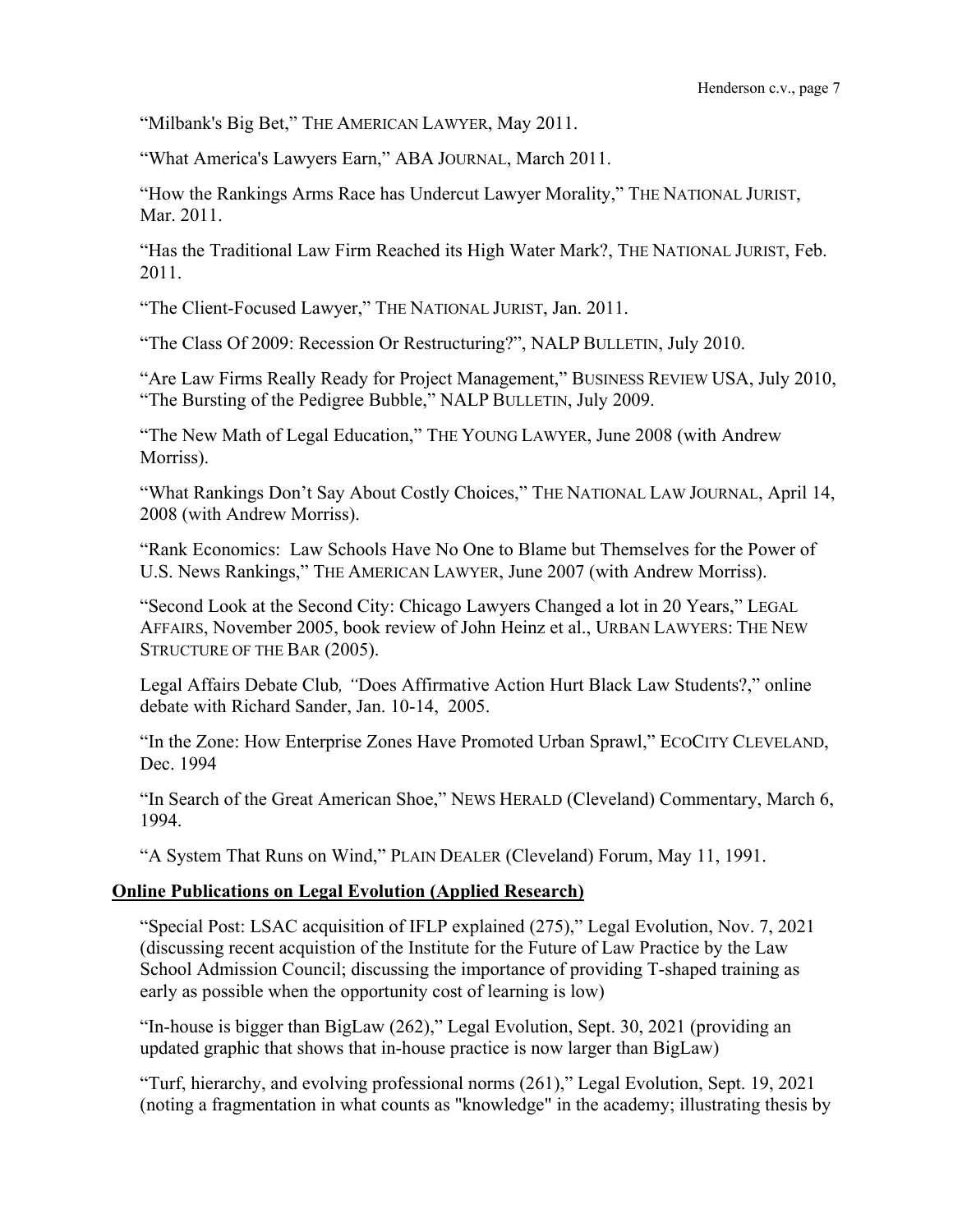discussing examples of legal blogs that have evolved into influential publications; noting that Legal Evolution has obtained an International Standard Serial Number (ISSN))

"Moneyball for law firm associates: a 15-year retrospective (257)," Legal Evolution, Aug. 29, 2021 (providing a detailed inside baseball retrospective of the use of Moneyball analytics in law firm associate hiring)

"Positively Conflicted (book review) (252)," Legal Evolution, Aug. 1, 2021 (review of book by Sam Ardery, who shares what he has learned about conflict from 4,000 meditation combined with his own journey to resolve his own inner conflict; noting that Ardery was Len Fromm's lawyer)

"Humble pie diet (241)," Legal Evolution, July 7, 2021 (discussing lively debate between Richard Susskind and Alex Hamilton whether mature law firms can evolve into a vertically integrated model that includes data, process, and technology combined with law; the answer is mostly likely "no")

"When is a generational strategy the best strategy? (235)," Legal Evolution, June 6, 2021 (defining the term generational strategy and providing powerful examples from the legal industry)

"Does the Kuhn cycle apply to law? (233)," Legal Evolution, May 23, 2021 (suggesting that the transition to one-to-many legal products and solutions is akin to a paradigm change that necessarily breaks along generational lines; discussing implications for law)

"The best metaphor for today's legal market is the auto industry circa 1905 (231)," Legal Evolution, Apr. 25, 2021 (presenting parallel between today's legal industry and the auto industry circa 1905)

"Just not good enough (226)," Legal Evolution, Mar. 14, 2021 (discussing the role of the Institute for the Future of Law Practice in equipping the next generation of legal professionals with the skills to build necessary legal infrastructure).

"Legal infrastructure and the forgotten story of the Restatements (207)," Legal Evolution, Nov. 1, 2020 (telling the forgotten history of Restatements of Law and suggesting that the legal profession needs to come together to build additional new legal infrastructure)

"Special Post: LexFusion offers new way to design, bundle, and buy one-to-many legal solutions (203)," Legal Evolution, Oct. 2, 2020 (discussing a new business model for consultative sales that is likely to accelerate the adoption of promising new legal industry innovations)

"The IFLP Case Study Method (202)," Legal Evolution, Sept. 20, 2020 (presenting a case study of how a legal department transforms its contracting process; concrete example of the discipline of legal operations)

"Lawyers and teamwork, Part II: Training (190)," Legal Evolution, Aug. 9, 2020 (Part II of an analysis on why lawyers struggle with teamwork, with a primary focus on training)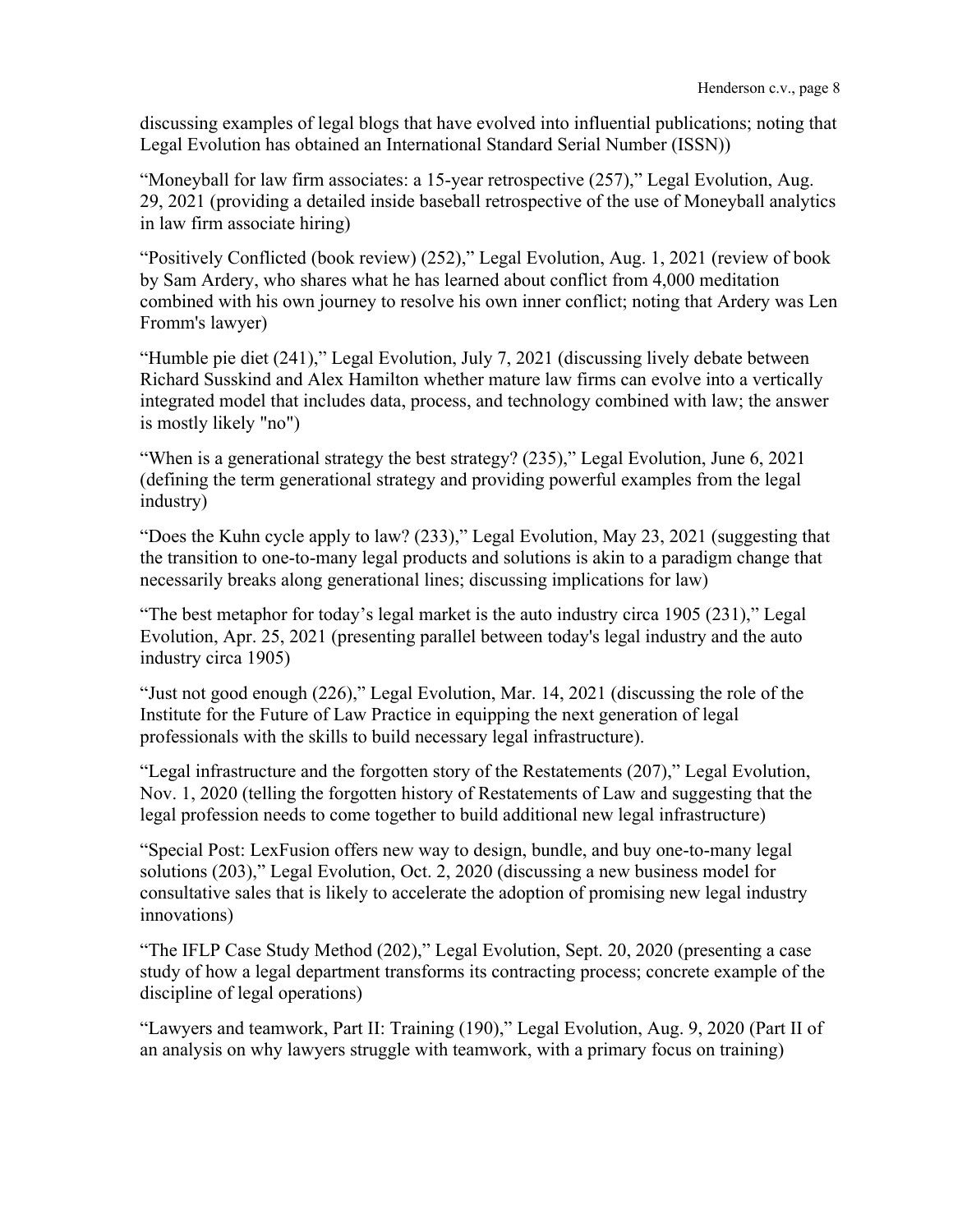"Lawyers and teamwork, Part I: Motivation (188)," Legal Evolution, Aug. 2, 2020 (Part I of an analysis on why lawyers struggle with teamwork, with a primary focus on sources of motivation)

"Rocks on the back of first-generation college grads attending law school (182)," Legal Evolution, July 21, 2020 (presenting a large volume of quantitative evidence showing the disadvantages and obstacles facing first generating college grads who attend law school)

"What needs to change to improve mental health in the legal profession? (171)," Legal Evolution, June 21, 2020 (providing detailed analysis of ALM Mental Health Survey of the Legal Profession)

"I love to write, but it's more important to build (154)," Legal Evolution, May 10, 2020 (making the case that it is time for the legal profession to invest in crucial infrastructure to improve productivity and access to justice)

"Rule Makers versus Risk Takers (140)," Legal Evolution, Mar. 15, 2020 (commentary on peculiar relationship between regulators and those willing to bear the risk of legal industry innovation)

"Losing my cynicism (131)," Legal Evolution, Jan. 1, 2020 (telling the inspirational story of the founding of the Jindal Global Law School by Rah Kumar)

## **Funded Research**

Co-Principal Investigator, *The Production, Consumption and Content of Legal Scholarship: A Longitudinal Analysis,* Law School Admissions Council (LSAC), Dec. 2006 (\$159,611) (served as lead contact; grant administered through Indiana University).

Principal Investigator, *Speed as a Variable on Law School Exams and the LSAT*, Law School Admissions Council (LSAC), Dec. 2002 (\$67,000).

## **Symposium and Conference Organizer**

"FutureFirm 1.0", Indiana University Maurer School of Law, April 18-19, 2009 (with Anthony Kearns).

"The Globalization of the Legal Profession," Indiana Journal of Global Legal Studies Symposium, April 6, 2006.

"The Next Generation of Law School Rankings," Indiana Law Journal Symposium, April 15, 2005 (with Jeff Stake and Paul Caron).

#### **Academic and Scholarly Presentations**

"How Innovation Diffuses in the Legal Industry," Bucerius Law School (virtual), May 4, 2021.

"The Two-Hemispheres of Practice," Cleveland State-Akron University College of Law (virtual), February 19, 2021.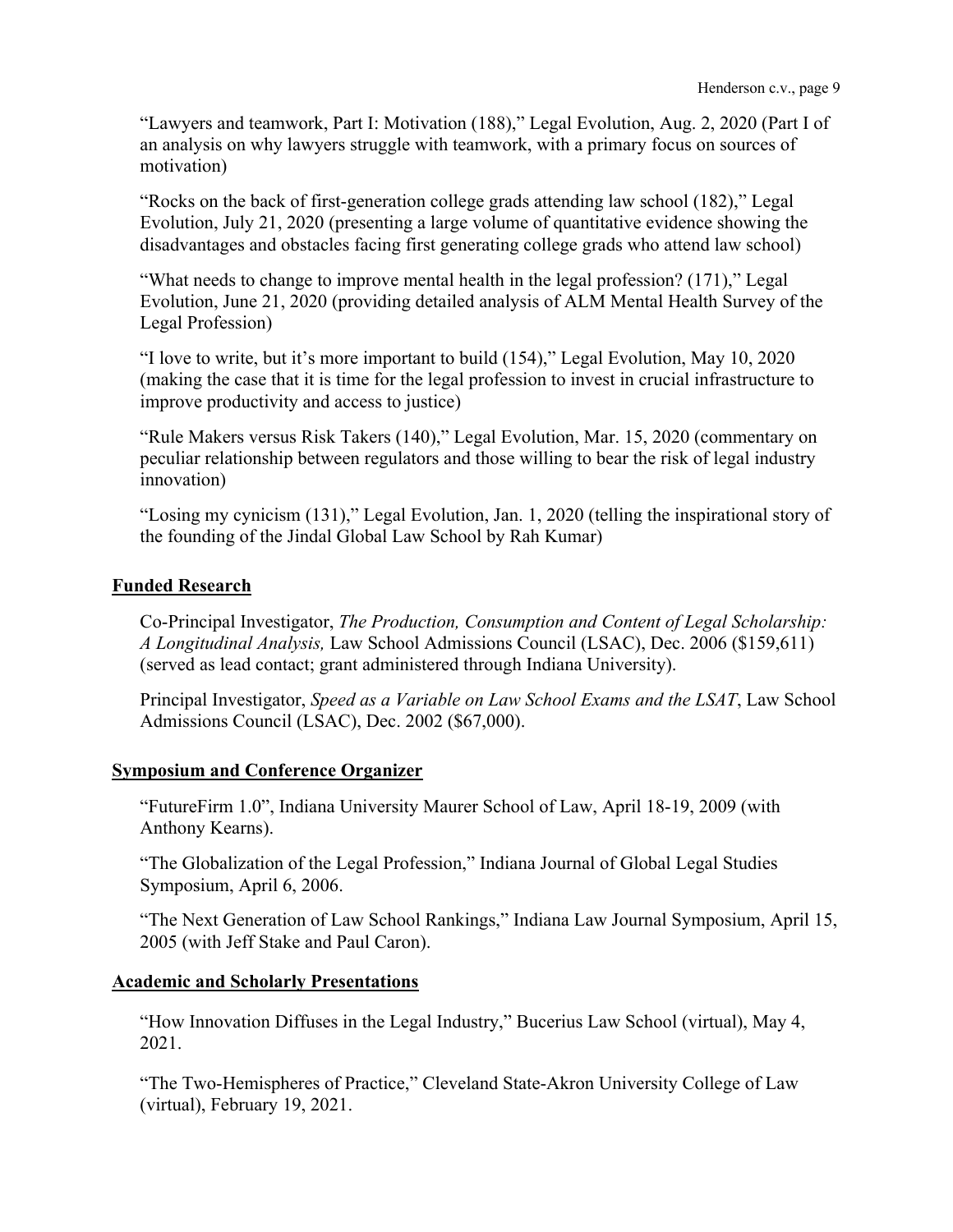"How Innovation Diffuses in the Legal Industry," Bucerius Law School (virtual), July 16, 2020.

"Confronting the Big Questions on the Regulation of the Legal Profession," Association of American Law Schools (AALS) Annual Meeting, Washington, DC, January 4, 2020.

"Workplace Transparency, Part I: Is it time to take Glassdoor seriously? Workplace Transparency, Part II: A Roadmap for law firms," IU Law Faculty workshop, Bloomington, IN, Jun. 19, 2019.

"Institute for the Future of Law Practice," Osgoode Hall College of Law, York University, Toronto, Canada, Feb. 8, 2018.

"The Future of Legal Education and the Legal Profession," University of Chicago Board of Visitors Annual Meeting, University of Chicago Law School (Chicago, IL), October 20, 2017.

"The Legal Profession's 'Law Mile' Problem," Faculty Speaker's Series, University of Minnesota School of Law (Minneapolis, MN), September 7, 2017.

"The Legal Profession's 'Last Mile' Problem," Law Firm Council, Institute for the Advancement of the American Legal System (IAALS) (Denver, CO), April 7, 2017.

"What Professional Formation Competencies Do Legal Employers and Clients Want?" The Next Steps of a Professional Formation Movement, St. Thomas University School of Law (Minneapolis, MI), February 17, 2017.

"Is the Market Going to Return to Normal?" Annual Meeting, Association for American Law Schools (San Francisco, CA), January 7, 2017.

"Outcomes Assessment Project," meeting to discuss project results, Northeastern University School of Law (Boston, MA), December 9, 2016.

"Emerging Legal Technologies," Legal X Innovations Conference (MaRS, Toronto, Canada), September 20, 2016.

"Legal Education for a Globalized World," Reception to Honor Retiring Dean Harioff Wenzler, Bucerius Law School (Hamburg, Germany) July 7, 2016.

"Solving the Legal Profession's Diversity Problem: A Systems Approach," Metrics, Diversity, and Law Conference, Northwestern University (Chicago, IL) May 5, 2016.

"Structural Changes in the Practice of Law," Indiana University Maurer School of Law (Bloomington, IN), Oct. 25, 2014.

"The Science Behind High Performers," Loyola University Law School (New Orleans, LA), Oct. 15, 2014.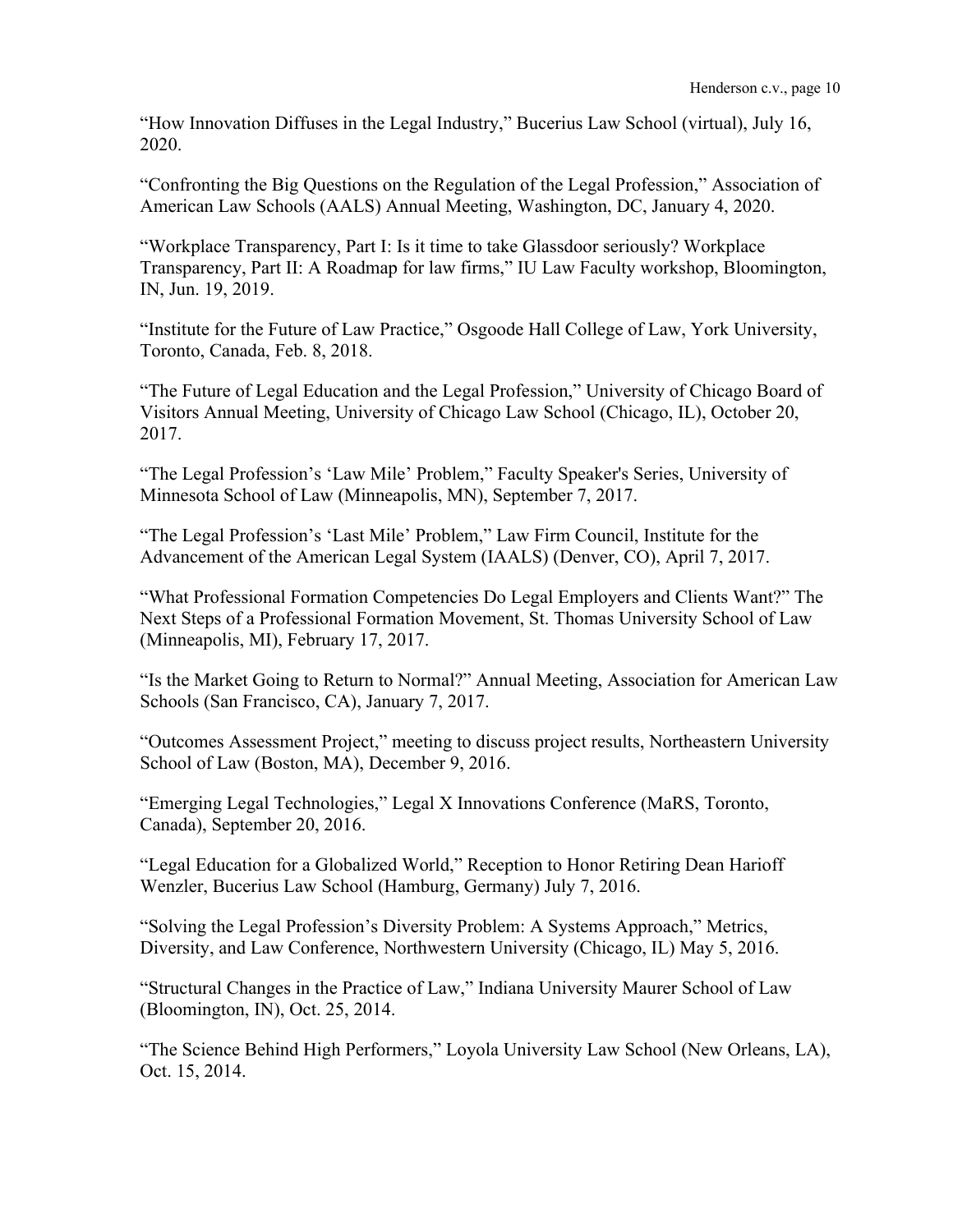"Logic, Not Experience," Southern Methodist University School of Law (Dallas, TX), Sept. 24, 2014.

"Your Legal Career: Facts and Figures You Need to Know," Texas A&M Law School (Fort Worth, TX), Sept. 4, 2014.

"Fact and Trends on the Legal Industry," Texas A&M Law School (Fort Worth, TX), Sept. 3, 2014.

"Outcomes Assessment Project," Northeastern University School of Law (Boston, MA), Aug. 22, 2014.

"Outcomes Assessment Project," Elon University (Winston-Salem, NC), June 14, 2014.

"Growing and Holding Market Share in Legal Services: A Candid Conversation about Risk, Tradeoffs, and the Need for Leadership," University of Strathclyde (Ross Priory, Scotland), May 15, 2014.

"Three Generations of U.S. Lawyers: Generalist, Specialist, Project Manager," Yeshiva University, Cardozo College of Law (New York, NY), Nov. 10, 2010.

"Three Generations of U.S. Lawyers: Generalist, Specialist, Project Manager," DePaul College of Law (Chicago, IL), Oct. 28, 2010.

"Outcome Measures for Indiana Law's 1L Legal Professions Course," presented to "Legal Education Reform after Carnegie: Bringing Law-in-Action into the Law School" Conference, University of Wisconsin (Madison, WI.), Oct. 22, 2010.

"Law Firm Business Models: Past, Present, Future," presented to "The Profession and the Academy: Addressing Major Changes in Law Practice" Conference, University of Maryland (Baltimore), Apr. 28, 2010.

"New Business Models for U.S. and Global Legal Education," Future Ed Conference on Legal Education, New York Law School (New York, NY), Apr. 9, 2010.

"Models of Practice: Past, Present, Future," Annual Meeting of the National Institute for Teaching Ethics and Professionalism (Cartersville, GA), Mar. 19, 2010.

"The Future of Legal Education," New York Law School (New York, NY), Jan. 28, 2010.

"The *U.S. News* Rankings Era: The Growing Gap between How We Educate and What Works," Association of American Law Schools, 2010 Annual Meeting (New Orleans), Jan. 10, 2010.

"The Future of Legal Education," Brigham Young University Law School, 2009 Faculty Retreat (Provo, UT), Dec. 15, 2009.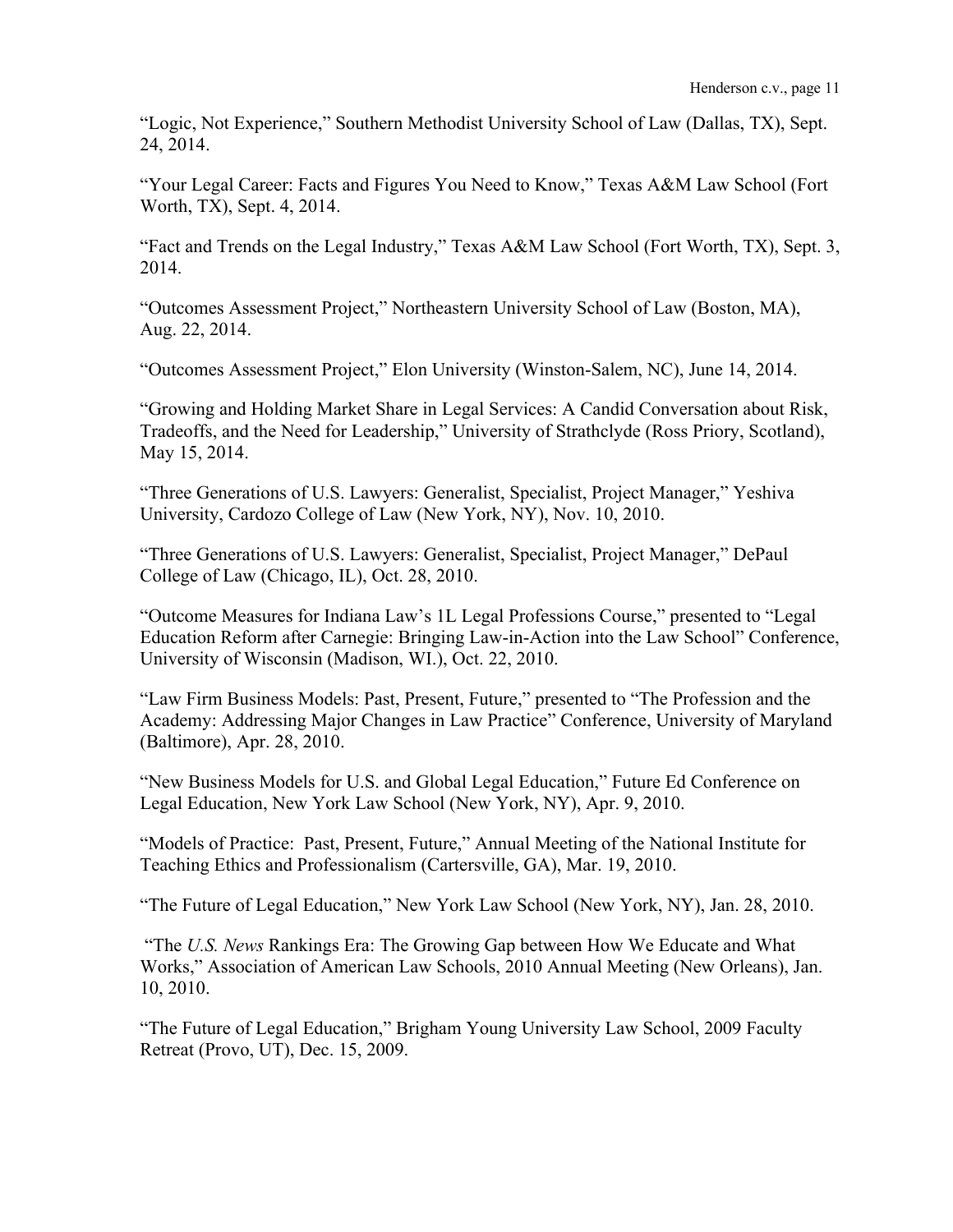"The Old Model is Broken: Law Firms and Law Schools Adapting to the Future," to Business of Law course, University of Chicago Law School (Chicago, IL), Oct. 29, 2009.

"Legal Professions as a Four-Credit 1L Course," Southeastern Association of Law Schools (SEALS) 2009 Annual Meeting (Palm Beach, FL), Aug. 4, 2009.

"An Empirical Analysis of Lateral Lawyers Trends from 2000 to 2007: The Emerging Equilibrium for Corporate Law Firms," Law & Society Annual Meeting (Denver, CO), May 31, 2009.

"Input-Based Legal Education in an Output-Based World: Human Asset Development," AJD Conference, Harvard Law School (Cambridge, MA), May 2, 2009.

"Diversity in U.S. Law Firms," Building a Better Legal Profession, Stanford Law School (Palo Alto, CA), April 4, 2009.

"An Empirical Analysis of Lateral Lawyer Trends from 2000 to 2007: The Emerging Equilibrium for Corporate Law Firms," Conference on Empirical Research on the Legal Profession: Insights from Theory and Practice, Georgetown University Law Center, Mar. 3, 2009.

"Competing Methods of Assessing Law Schools," Association of American Law Schools, Committee on Research, 2009 Annual Meeting (San Diego, CA), Jan.9, 2009.

"A Preliminary Analysis of Race and Gender Differences in Corporate Law Firms," Association of American Law Schools, 2009 Annual Meeting (San Diego, CA), Jan. 7, 2009.

"Student Assessment," Association of American Law Schools, Committee on Curriculum, 2009 Annual Meeting (San Diego, CA), Jan. 7, 2009.

"Are We Selling Results or Résumés?: The Underexplored Linkage Between Human Resource Strategies and Firm-Specific Capital," Faculty Workshop, Boston University School of Law, Nov. 20, 2008.

"Where to Law Graduates Work?: A Historical and Contemporary Overview," Dwight D. Opperman Institute for Judicial Administration, New York University School of Law, Nov. 15, 2008.

"An Overview of Law Firms and Small Firm Economics," Indiana University Maurer School of Law, Oct. 30, 2008.

"Are We Selling Results or Résumés?: The Underexplored Linkage Between Human Resource Strategies and Firm-Specific Capital," Faculty Workshop, University of Miami School of Law, Oct. 22, 2008.

"Are We Selling Results or Résumés?: The Underexplored Linkage Between Human Resource Strategies and Firm-Specific Capital," Faculty Workshop, Southwestern University Law School, Oct. 20, 2008.

"Re-Examining the Cravath System of Human Capital," Law Firms Working Group Annual Meeting (Chicago, IL), Oct. 17, 2008.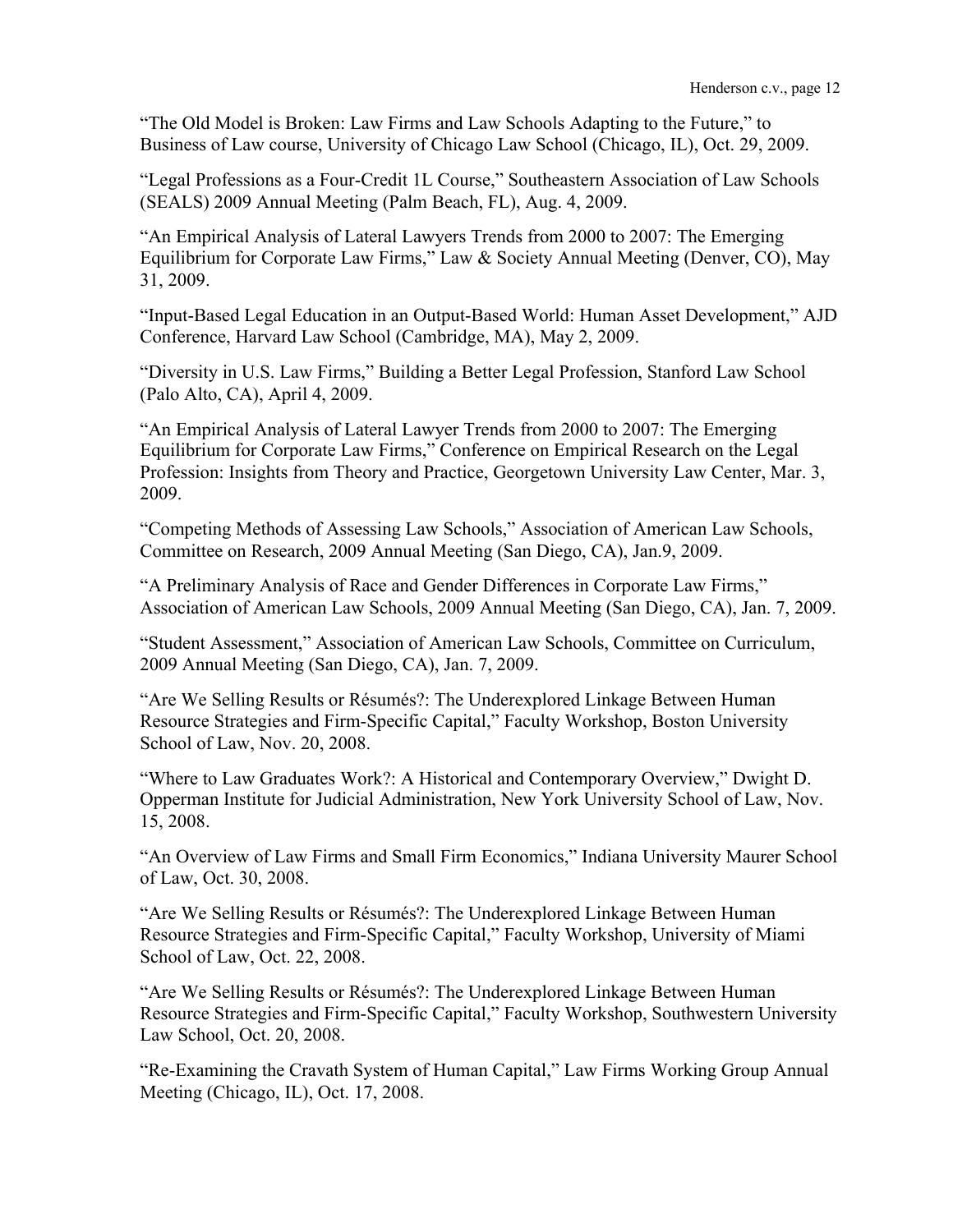"Are We Selling Results or Résumés?: The Underexplored Linkage Between Human Resource Strategies and Firm-Specific Capital," Georgetown University Center on the Legal Profession, Sept. 23, 2008.

"Using LSSSE Data to Benchmark: A Preliminary Analysis," Northern Kentucky University, Salmon P. Chase College of Law, Sept. 22, 2008.

"Systemic Changes in the Legal Profession: Preliminary Thoughts for Law Schools, Law Students, and Law Firms," Northern Kentucky University, Salmon P. Chase College of Law, Sept. 22, 2008.

"The Changing Economic Geography of Large U.S. Law Firms," 2008 Conference on Empirical Legal Studies (Ithaca, NY), Sept. 12, 2008.

"Are We Selling Results or Résumés?: The Underexplored Linkage Between Human Resource Strategies and Firm-Specific Capital," Faculty Workshop, Syracuse University College of Law, Sept. 9, 2008.

"Overview of Indiana's 1L 4-Credit Legal Professions Course," Legal Education at the Crossroads Conference, University of Washington School of Law (Seattle), Sept. 6, 2008.

"Are We Selling Results or Résumés?: The Underexplored Linkage Between Human Resource Strategies and Firm-Specific Capital," 3rd Annual Big Ten Untenured Conference (Bloomington, IN), Aug. 3, 2008.

"The Part-Time Loophole and our Credibility as Lawyers and Educators," Southeastern Association of Law Schools (Palm Beach, FL), July 31, 2008.

"Are We Selling Results or Résumés?: The Underexplored Linkage Between Human Resource Strategies and Firm-Specific Capital," Law & Society Annual Meeting (Montreal), May 31, 2008.

"The Changing Economic Geography of Large U.S. Law Firms," Law & Society Annual Meeting (Montreal), May 29, 2008.

"Are We Selling Results or Résumés?: The Underexplored Linkage Between Human Resource Strategies and Firm-Specific Capital," Conference on the Future of the Global Law Firm, Georgetown University Law Center (Washington, DC), Apr. 17-18, 2008.

"The Elastic Tournament of Lawyers: A Second Transformation of the Big Law Firm," Symposium on The American Legal Profession: Current Controversies, Future Challenges, Stanford (Palo Alto, CA), Mar. 14, 2008.

"Systemic Changes in the Legal Profession: Preliminary Thoughts for Law Schools," University of Colorado Law School (Boulder, CO), Mar. 6, 2008.

"Systemic Changes in the Legal Profession: Preliminary Thoughts for Law Schools," University of Denver College of Law (Denver, CO), Mar. 6, 2008.

"The Elastic Tournament of Lawyers: A Second Transformation of the Big Law Firm," Harvard Law School, Legal Professions Seminar (Cambridge, MA), Feb. 28, 2008.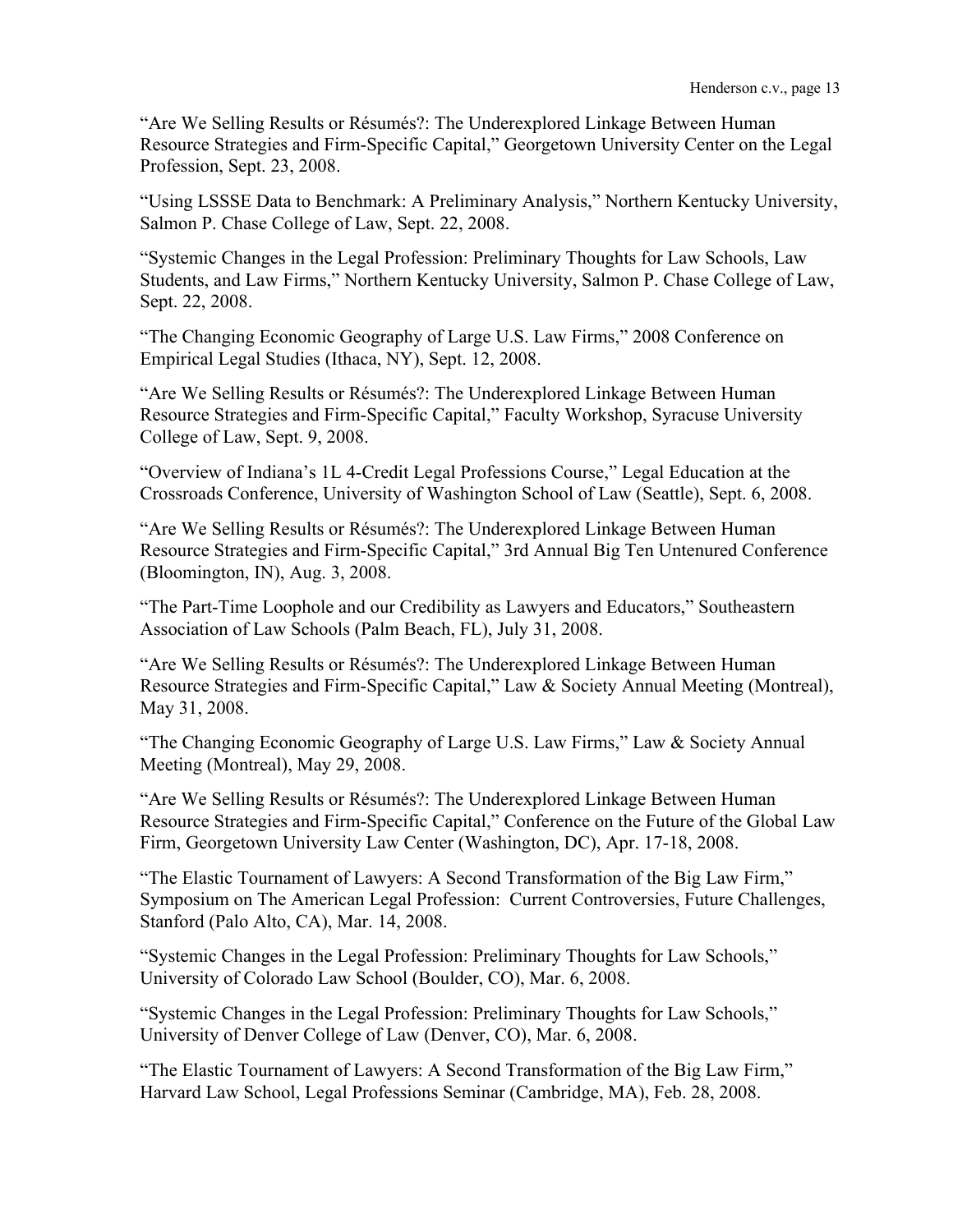"The Elastic Tournament of Lawyers: A Second Transformation of the Big Law Firm," Emory University Law School, Faculty Workshop series (Atlanta, GA), Feb. 27, 2008.

"Legal Education in North Carolina: A Report for Potential Students, Lawmakers, and the Public," The John William Pope Center for Higher Education Policy (Chapel Hill, NC), Feb. 26, 2008.

"The Elastic Tournament of Lawyers: A Second Transformation of the Big Law Firm," University of Illinois College of Law, Law& Economics Working Shop (Champaign, IL), Feb. 14, 2008).

"The Elastic Tournament of Lawyers: A Second Transformation of the Big Law Firm," Center for Law, Economics, and Organization, USC School of Law (Los Angeles, CA), Feb. 4, 2008.

"Benchmarking with LSSSE Data: A Preliminary Analysis," Indiana University School of Law, Series on Professionalism (Bloomington, IN), Jan. 15, 2008.

"The Elastic Tournament of Lawyers: A Second Transformation of the Big Law Firm," Georgetown University Law& Economics Working Shop (Washington, DC), Dec. 5, 2007.

"The Elastic Tournament of Lawyers: A Second Transformation of the Big Law Firm," Indiana University Law & Society Workshop (Bloomington, IN), Nov. 15, 2007.

"A Thought Experiment on the Organizational Value of Associates and Partners," Law Firms Working Group Forum with Strategic Partners, American Bar Foundation (Chicago, IL), Oct. 12, 2007.

"Geographic Network Analysis of NLJ 250 & Am Law 200 Firms" (with Arthur Alderson), Law Firms Working Group Forum with Strategic Partners, American Bar Foundation (Chicago, IL), Oct. 12, 2007.

"Inputs versus Outputs in the Accreditation Process: A Look at U.S. Law Schools," American Enterprise Institute Forum, Higher Education Accreditation: Evaluating the System and Possible Alternatives (Washington, DC), Sept. 21, 2007

"Race and Gender Differences in U.S. Corporate Law Firms: A Preliminary Analysis," 2nd Annual Big Ten Untenured Conference (Bloomington, Indiana), Aug. 6, 2007.

"Empirical Legal Studies for the Non-PhD Law Professor," Southeastern Association of Law Schools Annual Meeting (Amelia Island, Florida), Aug. 3, 2007.

"Income and Satisfaction of Indiana Solo & Small Firm Lawyers," Law & Society Annual Conference (Berlin, Germany), July 28, 2007.

"Race and Gender Differences in U.S. Corporate Law Firms: A Preliminary Analysis," Law & Society Annual Conference (Berlin, Germany), July 26, 2007.

"LSSSE Data and Law School Outcomes: A Preliminary Research Agenda," Association of American Law Schools (Washington, D.C.), Jan. 5, 2007.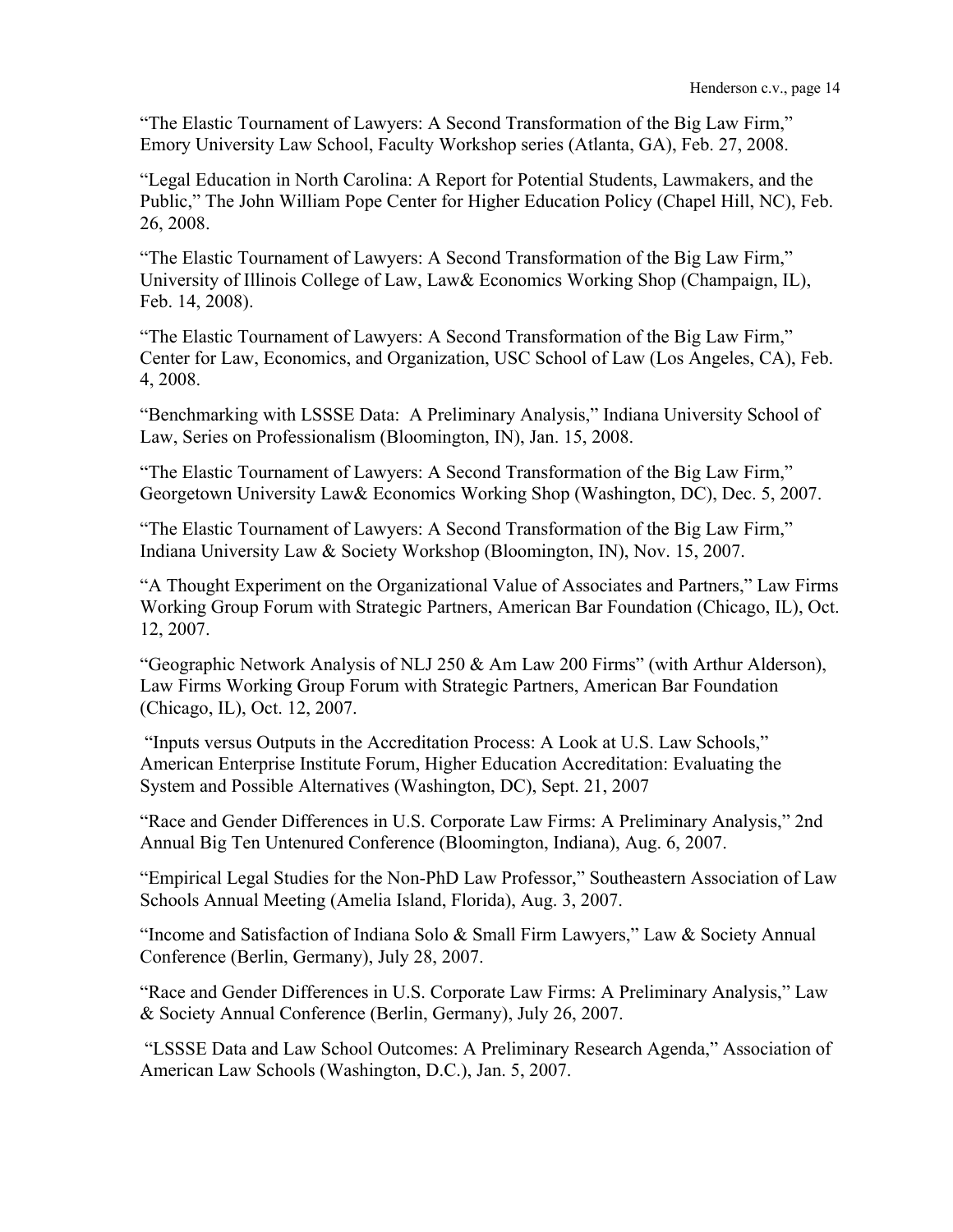"Measuring Outcomes: Post-Graduation Measures of Success in the U.S. News Law School Rankings," Midwestern Law & Economics Association (Lawrence, KS), Oct. 20, 2006.

"The Changing Economic Geography of Large U.S. Law Firms," 1st Annual Big Ten Untenured Conference (Bloomington, IN), Aug. 1, 2006.

"An Empirical Analysis of the Promotion to Partnership Tournament in the Am Law 200," Law & Society Annual Conference (Baltimore, MD), July 8, 2006.

"The Changing Economic Geography of Large U.S. Law Firms," Law & Society Annual Conference (Baltimore, MD), July 8, 2006.

"An Empirical Study of Single-Tier versus Two-Tier Partnerships in the Am Law 200*,*" American Law & Economics Association Annual Meeting (Berkeley, CA), May 5, 2006.

"An Empirical Study of Single-Tier versus Two-Tier Partnerships in the Am Law 200," presentation to the UCLA Law Faculty Workshop Series, (Los Angeles, CA), Jan. 30, 2006.

"Single-Tier versus Two-Tier Partnership Tracks at Am Law 200 Law Firms: Evidence and Theory," presentation at symposium, Empirical Studies of the Legal Profession: What do We Know About Lawyers' Lives?, University of North Carolina School of Law (Chapel Hill, NC), Oct. 28, 2005.

"Single-Tier versus Two-Tier Partnership Tracks at Am Law 200 Law Firms: Evidence and Theory," Midwestern Law & Economics Association, Northwestern University School of Law (Chicago, IL), Oct. 14, 2005.

"The Role of Test-Taking Speed on the LSAT and Law School Exams," presentation at conference, The LSAT, U.S. News & World Report, and Minority Admissions, St. John's University School of Law (Queens, NY), Sept. 7, 2005.

"Single-Tier versus Two-Tier Partnership Tracks at Am Law 200 Law Firms: Evidence and Theory," Conglomerate Junior Scholar's Workshop (online forum focusing on business law topics), Aug. 25-29, 2005, available online at www.theconglomerate.org/2005/08/henderson\_paper.html.

"Filling the Information Deficit: Law School Courses on Law Firms and Legal Careers," Roundtable Discussion, Law & Society Annual Conference (Las Vegas, NV), June 2, 2005.

"Effect of Single-Tier versus Two-Tier Partnership Tracks at Am Law 200 Law Firms: Evidence and Theory," Law & Society Annual Conference (Las Vegas, NV), June 2, 2005.

"Student Quality as Measured by LSAT Scores: Migration Patterns in the U.S. News Rankings Era," presentation at the Next Generation of Law School Rankings Symposium, Indiana University School of Law—Bloomington (Bloomington, IN), Apr. 15, 2005.

"Why Does the LSAT Predict So Well?" presentation at the 2004 Law & Society Annual Conference (Chicago, IL), May 29, 2004.

"Speed as a Variable on Law School Exams and the LSAT*,*" presentation of interim results, American Bar Foundation (Chicago, IL), Apr. 9, 2003.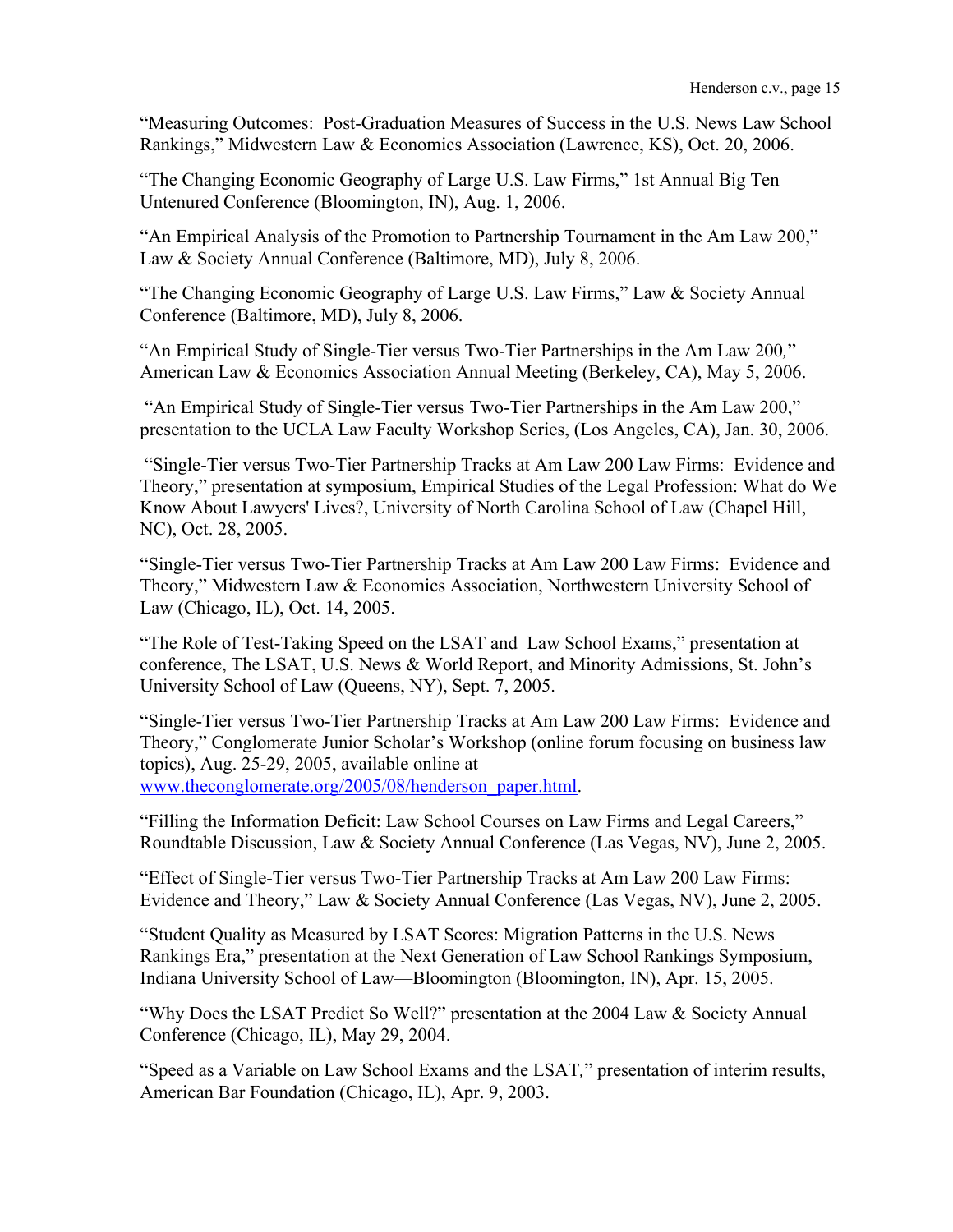"Speed as a Variable on Law School Exams and the LSAT*,*" presentation of project methodology to New Scholars Workshop, University of Chicago Law School (Chicago, IL), Nov. 4, 2002.

#### **Presentations to Practicing Lawyers, Bar Associations, Law Students, and Private Industry**

"The Structure and Future of Legal Services Market," Wolters Kluwer Legal & Regulatory Group (virtual), Dec. 14, 2021.

"Issues and Strategies for the Post-COVID Office," Meritas Week (virtual), Nov. 8, 2021.

"How Meritas Firms Can Respond to the Associate Salary Escalation," Meritas Recruiting Roundtable (virtual), Sept. 22, 2021.

"The auto industry as metaphor for today's legal market," Cleveland Metro Bar Association (virtual), June 16, 2021.

"The Gradual but Inevitable Transition to One-to-Many Legal Solutions," National Conference of Bar Examiners (virtual), Apr. 15, 2021.

"Remote Work Post-Covid: What's Your Firm's Strategy?," Association of Legal Administrators (ALA), Chicago Chapter (virtual), Mar. 16, 2021.

"One-to-Many Legal Solutions," University of Miami 1L course on Legal Services Market (virtual), Feb. 10, 2021.

"How Important is Outside Capital to Legal Industry Innovation?," Global Advanced eDiscovery Institute (virtual), Nov. 12, 2020.

"Multidisciplinary Teams: the essential input for one-to-many legal solutions," ELM Amplify User Conference (virtual), Oct. 20, 2020.

"Main Street Law Practice: Past, Present, Future," Clio User Conference (virtual), Oct. 15, 2020.

"Out of the Office: Law Firms Navigating Culture, Training, and Talent Challenges in a Post-COVID-19 World," US Law Firm Group (virtual), Sept. 11, 2020.

"The Current Landscape of NewLaw," Practising Law Institute (PLI) (virtual), Sept. 8, 2020.

"The Future of Legal Services," North Carolina State Bar, Committee to Study Regulatory Reform (virtual), July 27, 2020.

"Leadership, Management, Followership, Teamwork," Passport to Practice (virtual), July 7, 2020.

"Legal Operations: Models and Frameworks for our Future," July 1, 2020 (virtual), Legal Ops Professionals Roundtable, hosted by Konexo.

"The Future of Legal Services," Institute for the Advancement of the American Legal System (IAAALS) (virtual), June 25, 2020.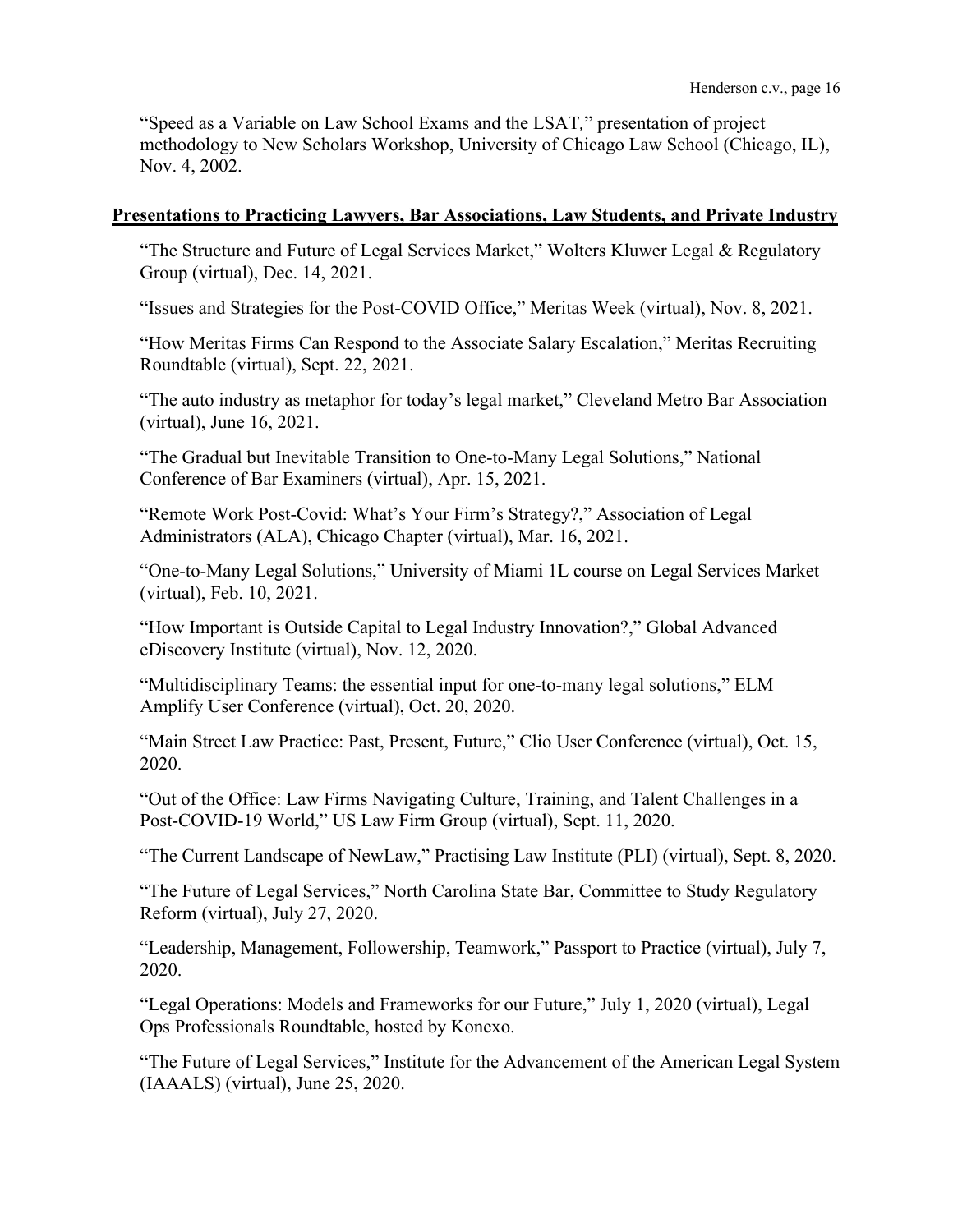"The Opportunity and Dilemmas Created by One-to-Many Legal Solutions," Legal Value Network (LVN) (virtual), May 6, 2020.

"20/20 Vision for 2020: Law Firm Strategy for the Next Decade," International Bar Association (virtual), April 8, 2020.

"The Opportunity and Dilemmas Created by One-to-Many Legal Solutions," Managing Partner Forum, Gold Coast, Australia, Feb. 29, 2020.

"One-to-Many Legal Solutions," Law without Walls (LWOW) (virtual), Jan. 29, 2020

"The Changing Role of Talent in an Innovation Environment," Law Firm Innovation Summit, Harvard Club, Boston, MA, Nov. 12, 2019.

"The Emerging Landscape of NewLaw," PLI NewLaw Conference, Practicing Law Institute, San Francisco, CA, Oct. 30, 2019.

"The Data-Driven Manager: Does She Have a Future in the Legal Industry?," College of Law Practice Management Annual Meeting, Belmont University, Nashville, TN, Oct. 23, 2019.

"Uberizing the Guild: Is the U.S. Legal Market on the Brink of Liberalization?," College of Law Practice Management Annual Meeting, Belmont University, Nashville, TN, Oct. 23, 2019.

"The Science of Innovation Adoption: Legal Industry Examples," The P3 Practice Innovation Conference, LMA, Chicago, IL, Jun. 13, 2019.

"The Future of the Practice of Law," ABA Center for Professional Responsibility Annual Meeting, Vancouver, Canada, May 30, 2019.

"Becoming a T-Shaped Lawyer," Washington Leadership Institute, Perkins Coie, Seattle, WA, May 17, 2019.

"Is ABA Rule 5.4 Keeping Nonlawyer Competitors Out, or Lawyers In?," LMA Annual Meeting, Atlanta, GA, Apr. 9, 2019.

"Diffusion of Innovation," European Legal Technology Association (virtual presentation), Mar. 29, 2019.

"IFLP: Modernizing Legal Education," Talent Management Roundtable (virtual presentation), Mar. 26, 2019.

"21st Century Lawyer," National Conference of Bar Presidents (virtual presentation), Mar. 21, 2019.

"The Future of Legal Services," Florida Bar Board of Governors Strategic Planning Committee (virtual presentation), Feb. 13, 2019

"The Future of Legal Services," Arizona Task Force on Legal Services, Arizona Supreme Court, Phoenix, AZ, Jan. 7, 2019.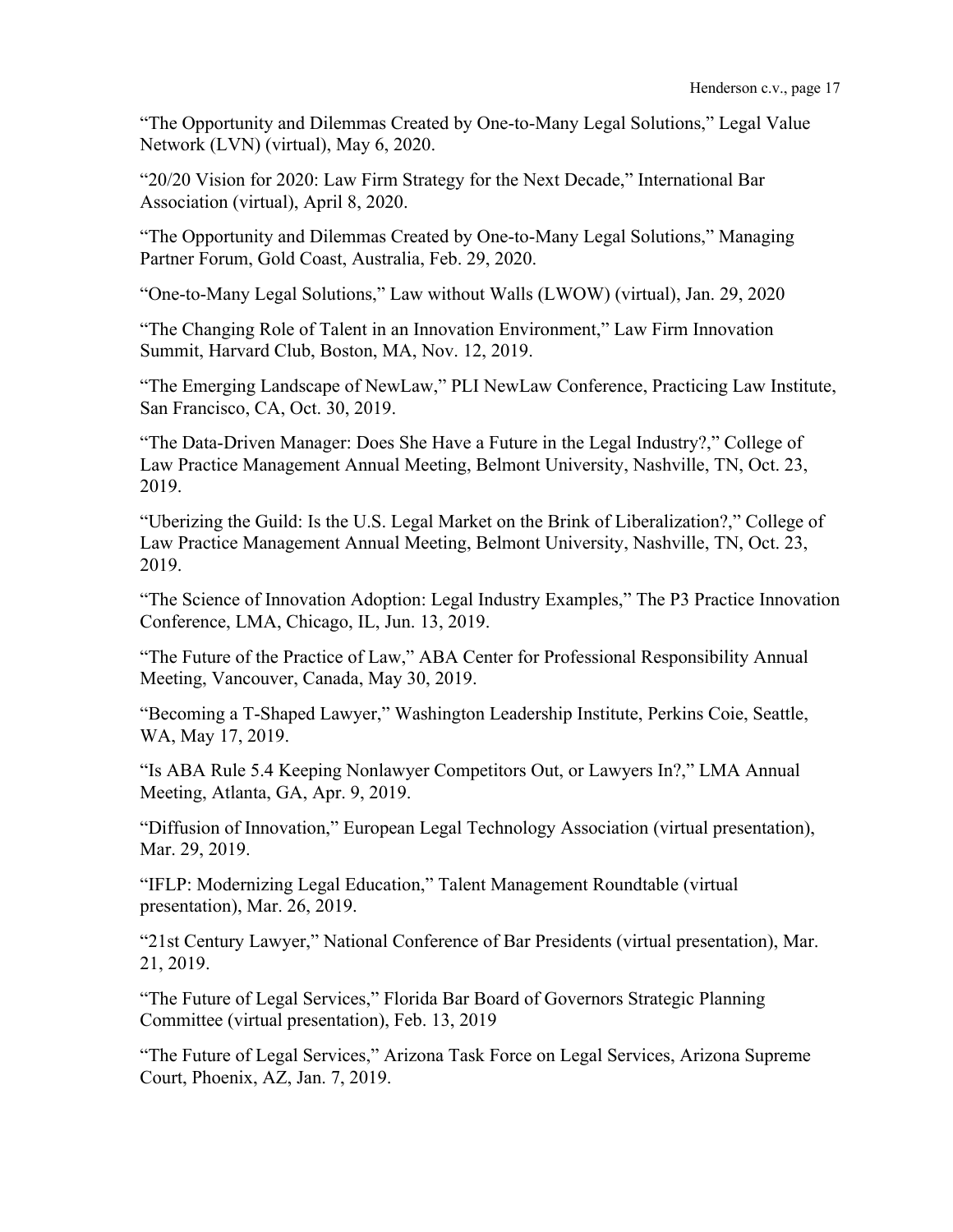"It's Time to Differentiate," Conference on New Legal Service Delivery Models, USBC, New York, New York, Nov. 19, 2018.

"Do we have a cost or productivity problem," ELM Users Conference, Wolters Kluwer, San Diego, CA, Nov. 7, 2018.

"Technology's Effect on the Development of the Law," Defense Research Institute Annual Meeting, San Francisco, CA, Oct. 19, 2018.

"Where We Stand Now," Somerville Forum (law firm partners and marketing professionals), New York, New York, Sept. 14, 2018.

"Landscape Report on the Legal Market," Meeting of the Trustees of the State Bar of California, Los Angeles, CA, July 20, 2018.

"Law Department Transformation: New Solutions for Legal Service Delivery," (online webinar), Sandpiper Partners.

"Educating the 21st Century Lawyer," US-German Lawyers Association, Bucerius Law School, Hamburg, Germany, July 6, 2018.

"Legaltech: Very Hard Problems, but Worth Solving," Conference on the Rise of LegalTech and Legal Entrepreneurship, Northwestern University Pritzker School of Law / IE University (Madrid), Chicago, IL, June 15, 2018.

"Training the 21st Century Lawyer: Envisioning a Legal Industry Alliance," Thomson Reuters Legal Executive Forum, New York, New York, June. 15, 2018.

"The Science of Innovation Diffusion—And How it Applies to the Legal Sector," Law Firm Change Management Summit, Ark Group, Chicago, IL, May 3, 2018.

"Four Years of Teaching Leadership in Law School: Key Learnings So Far," Indianapolis Bar Young Leaders, Indianapolis Bar Association, Indianapolis, IN, Apr. 17, 2018.

"What is Legal Operations?," Meeting of the Association of Corporate Counsel (ACC), Georgia Chapter, Atlanta, Ga., Jan. 23, 2018.

"Mapping our Future as Lawyers," Minnesota State Bar Association (St Paul, MN), December 8, 2017.

"Solving the Legal Profession's Diversity Problem," Annual Meeting, Pittsburgh Diversity Council (Pittsburg, PA), November 15, 2017.

"Strategic Framework for Law Firm Leaders," Managing Partner Roundtable (San Francisco, CA), October 25, 2017.

"Change in the Legal Industry: A high-level view for Fortune 50 GCs," Global Legal Operations Team Meeting, General Electric Legal Department (online), August 18, 2017.

"Moneyball Legal Analytics," Annual, Meeting, International Association of Legal Technology (ILTA) (Las Vegas, NV), August 16, 2017.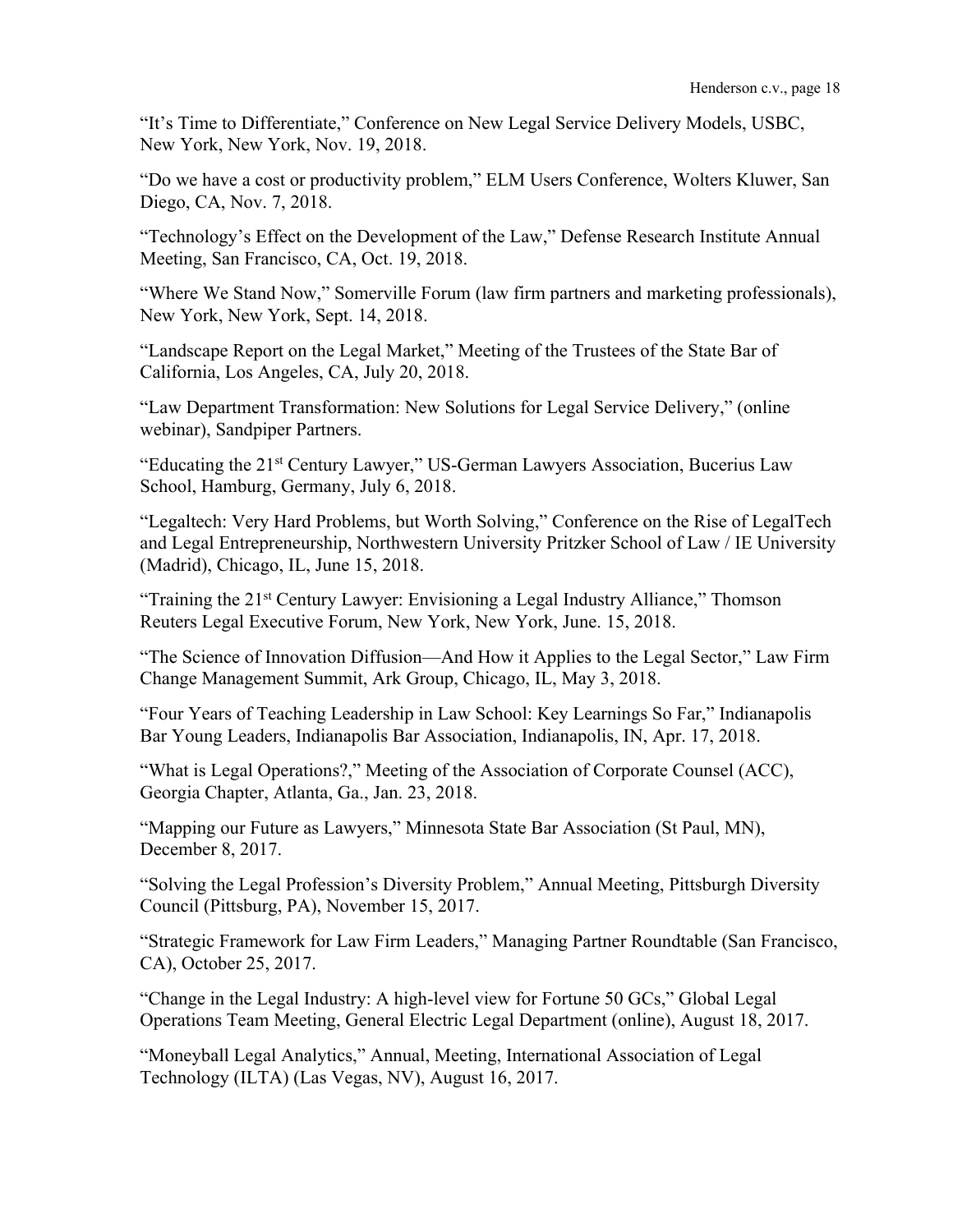"A Call to Action to our Judiciary," Annual Judicial Symposium, National Foundation for Judicial Excellence (Chicago, IL), July 15, 2017.

"The Legal Profession's 'Law Mile' Problem," Chicago GC Roundtable, Motorola Solutions, Inc. (Chicago, IL), June 12, 2017.

"The Legal Profession's 'Last Mile' Problem," New Spectrum on Innovation, Ark Group (Chicago, IL), June 7, 2017.

"The Legal Profession's 'Last Mile' Problem," Committee on Professionalism, Illinois Supreme Court (Chicago, IL), May 15, 2017.

"Strategy and Execution Exercise: Current Challenges Affecting the Law Firm C-Suite," Chief Strategy Officer Conference, Ark Group (New York, NY), May 12, 2017.

"The Legal Profession's 'Last Mile' Problem," Annual Meeting of Indiana Court of Appeals Judiciary, Indiana Court of Appeals (Bloomington, IN), May 8, 2017.

"The Future of Legal Education," Annual Meeting, Seventh Circuit Bar Association (Indianapolis, IN), May 1, 2017.

"The Legal Shift: How Changes Within the Legal Department are Impacting Relationships with Law Firms," Annual Meeting, Association for Corporate Council (Chicago, IL), April 25, 2017.

"The In-House Counsel's Bottom Line: Running Your Legal Department Like a Business Owner," 2016 ACC Annual Meeting, Association of Corporate Counsel (ACC) (San Francisco, CA), October 23, 2016.

"Restructuring the Client-Law Firm Relationship," 2nd Annual ELM Users Conference, Wolters Kluwer (Orlando, FL), September 21, 2016.

"The Emerging Legal Industry," Annual Meeting and Convention, Federal Bar Association (Cleveland, OH), September 15, 2016.

"The New Normal: What's Already Different and What's Ahead," conference on How Today's Lawyers Can Adapt to Tomorrow's Changing Legal Profession, Oregon State Bar Association (Portland, OR), July 20, 2016.

"Using Long-term Relationships to Drive Innovation and Value," DRI Board Meeting, Defense Research Institute (Chicago, IL), July 15, 2016.

"The Changing Dynamics of the Legal Industry and Implications for Corporate Legal Change Agents," 2016 Legal Ops Conference, Association of Corporate Counsel (Chicago, IL) June 23, 2016.

"Restructuring the Client-Law Firm Relationship," 9th Annual In-House Counsel Institute, Wyatt Tarrant & Combs LLP (Louisville, KY), June 22, 2016.

"Building Inclusive Teams: Systems for Solving the Legal Profession's Diversity Problem," Leadership Council on Legal Diversity, American Law Institute (ALI) (New York, NY), April 18, 2016.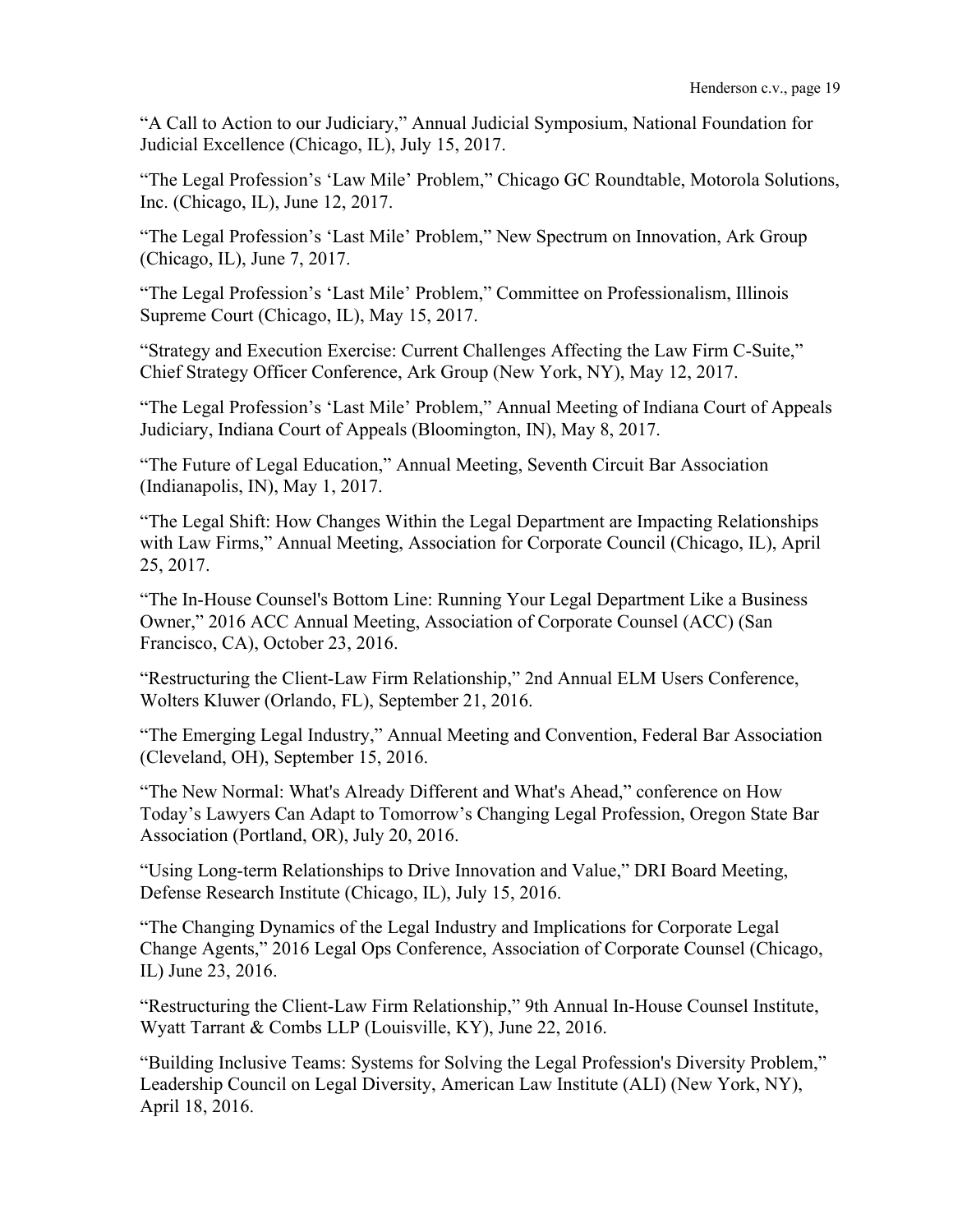"The Legal Profession in 2030," 2016 Mid-Year Meeting, National Conference of Bar Presidents (San Diego, CA), February 4, 2016.

"The Legal Profession in 2030," Board of Governors Meeting, Indiana State Bar Association, (Bloomington, IN), February 4, 2016.

"Practicing Law in Indiana: Breaking Down the Survey" analysis of data on Indiana layers collected by Indiana Lawyer magazine, Indiana Lawyer (Indianapolis, IN), Nov. 18, 2015.

"The Future of Law" discussion of the changes occurring in the legal profession, Dayton Bar Association (Dayton, OH), Nov. 13, 2015.

"Presentation on rise of legal operations to members of the insurance defense bar," Defense Research Institute (Washington, DC), Oct. 8, 2015.

"Creating Legal Integrators" talk to legal operations professionals on efforts to create a former training program in legal operations (Co-presenter: Bill Mooz of CU Law), National Meeting of Law Department Operations Executives (Chicago, IL), Sept. 14, 2015.

Presenter and moderator of the Future Legal Technologies Roundtable, International Legal Technology Association (ILTA) (Las Vegas, NV), Aug. 31, 2015.

"Adapting to Changing Times: Legal Profession and Education" presentation to ISBA state conclave, Indiana State Bar Association (Indianapolis, IN), June 27, 2015.

"Disrupting the Delivery of Legal Services and the Law Business" moderator and presenter, ABA Center for Professional Responsibility, May 27, 2015.

"Thought for Today for Success Tomorrow" presentation to state bench bar association, ISBA Bench Bar Conference (Louisville, KY), Jan. 1, 2015.

"The Emerging Legal Ecosystem," American Bar Association (ABA) (Chicago, IL), Dec. 19, 2014.

"Adapting to a World That Wants a Better, Faster, Cheaper Legal Solution," North Carolina Bar Association (Cary, NC), Dec. 5, 2014.

"Metrics Based on Logic not Experience," Thomson Reuters Law Firm Leaders Conference (New York City, NY), Oct. 22, 2014.

"Blueprint for Change," National Conference of Bar Executives (Indianapolis, IN), Oct. 2, 2014.

"Skunk Works for Law," Ark Group (Chicago, IL), Sept. 23, 2014.

"The Changing Dynamics in Law Firm and Client Relationships—the New Normal," PNC Legal Department (Pittsburgh, PA), Sept. 16, 2014.

"The Changing Dynamics in Law Firm and Client Relationships—the New Normal," Chicago Club, Lawyers Section (Chicago, IL), Sept. 10, 2014.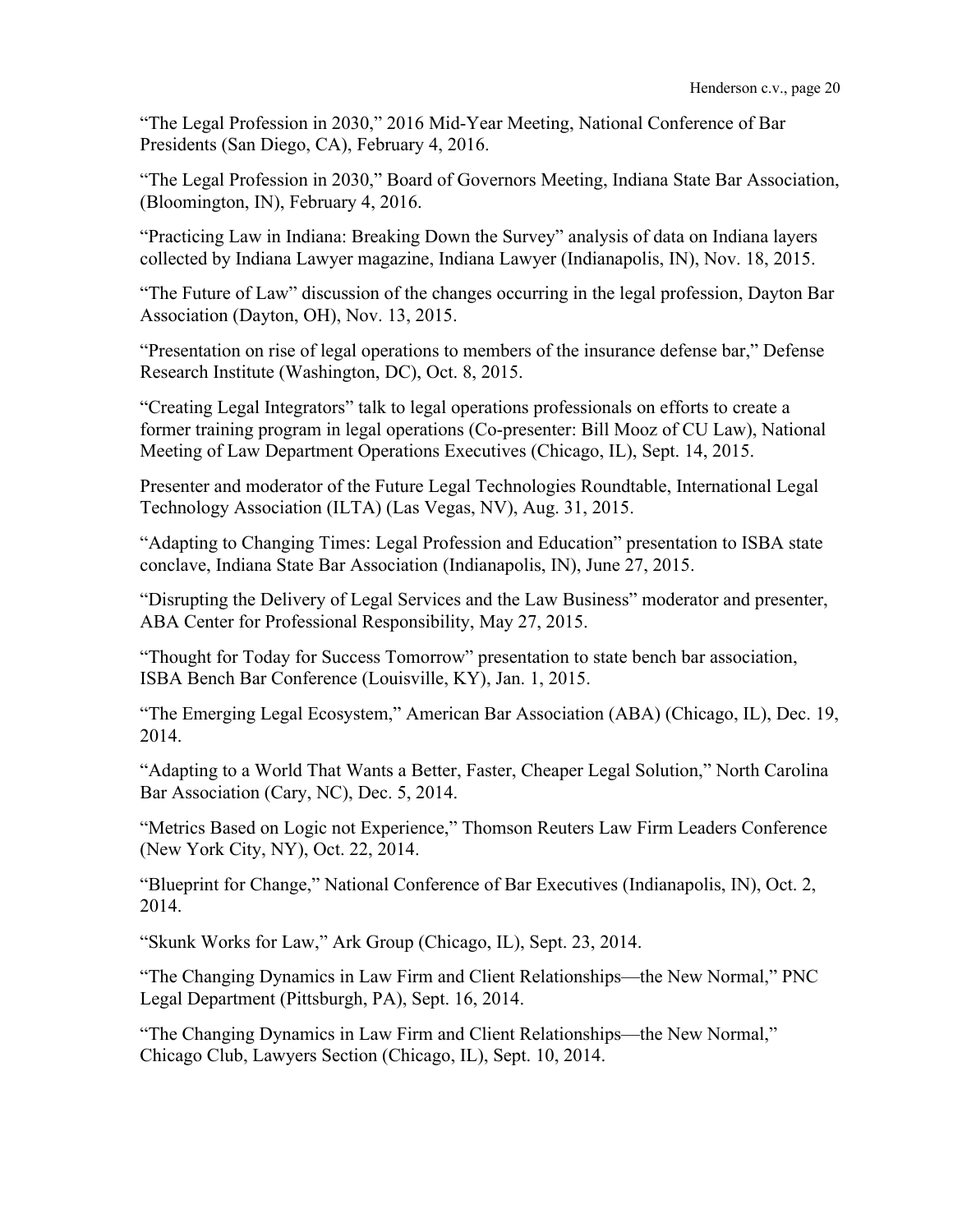"Legal Ethics: Where Are We Now? Where Are We Going?" Indiana State Bar Association (Bloomington, IN), Sept. 9, 2014.

"Beating or Joining: the Disruptors: How to Prosper Ethically in the New Landscape of Legal Service Delivery," American Bar Association (Boston, MA), Aug. 8, 2014.

"The Crisis in Legal Education and its Impact on the Courts," US Court of Appeals for the Ninth Circuit (Monterrey, CA), July 17, 2014.

"Brand + Methods: The Way Forward for Large US Law Firms," Arnold & Porter (Washington, DC), July 9, 2014.

"Brand + Methods: The Way Forward for Large US Law Firms," Seyfarth Shaw Technology and Project Management Professionals (Chicago, IL), July 8, 2014.

"The History of the Business of Law," Attorney Liability Assurance Society (ALAS) (Montreal, Canada), June 20, 2014.

"Ethics: Where are we now?" Indiana State Bar Association (French Lick, IN), June 6, 2014.

"The Business of Law in the 21<sup>st</sup> Century," Legal Edge Conference (Scottsdale, AZ), May 21, 2014.

"Where am I? Where Will I be? How will the 'new truth' triumph?" Avery Denison Legal Department (Boston, MA), May 7, 2014.

"The Legal Profession in the Year 2024," National Legal Mentoring Conference (Columbus, OH), May 2, 2014.

"A Supply Chain Analysis for World Class Legal Talent," General Counsel Forum (Houston, TX), Apr. 23, 2014.

"Challenges Facing Law Schools," Pepperdine University, National Judicial Clerkship Institute (Malibu, CA), Mar. 14, 2014.

"Law Schools in Crisis: A Look at the Data," Defense Research Institute (Marco Island, FL), Mar. 6, 2014.

"The Rogers Diffusion Curve Applied to the Legal Industry," Forum on Legal Evolution (New York City, NY), Feb. 26, 2014.

"Law Firm Strategy: Where Does Human Capital Fit?" US Law Firm Group (Scottsdale, AZ), Feb. 21, 2014.

"Express Train or Commuter Train: The Diverse Attorney Reality," Charting Your Own Course (CYOC) Career Conference (Philadelphia, PA), Feb. 8, 2014.

"Diffusions of Innovation: How it Occurs," New York Knowledge Management Working Group (New York City, NY), Feb. 6, 2014.

"Skunk Work for Law," Ark Group (New York City, NY), Jan. 30, 2014.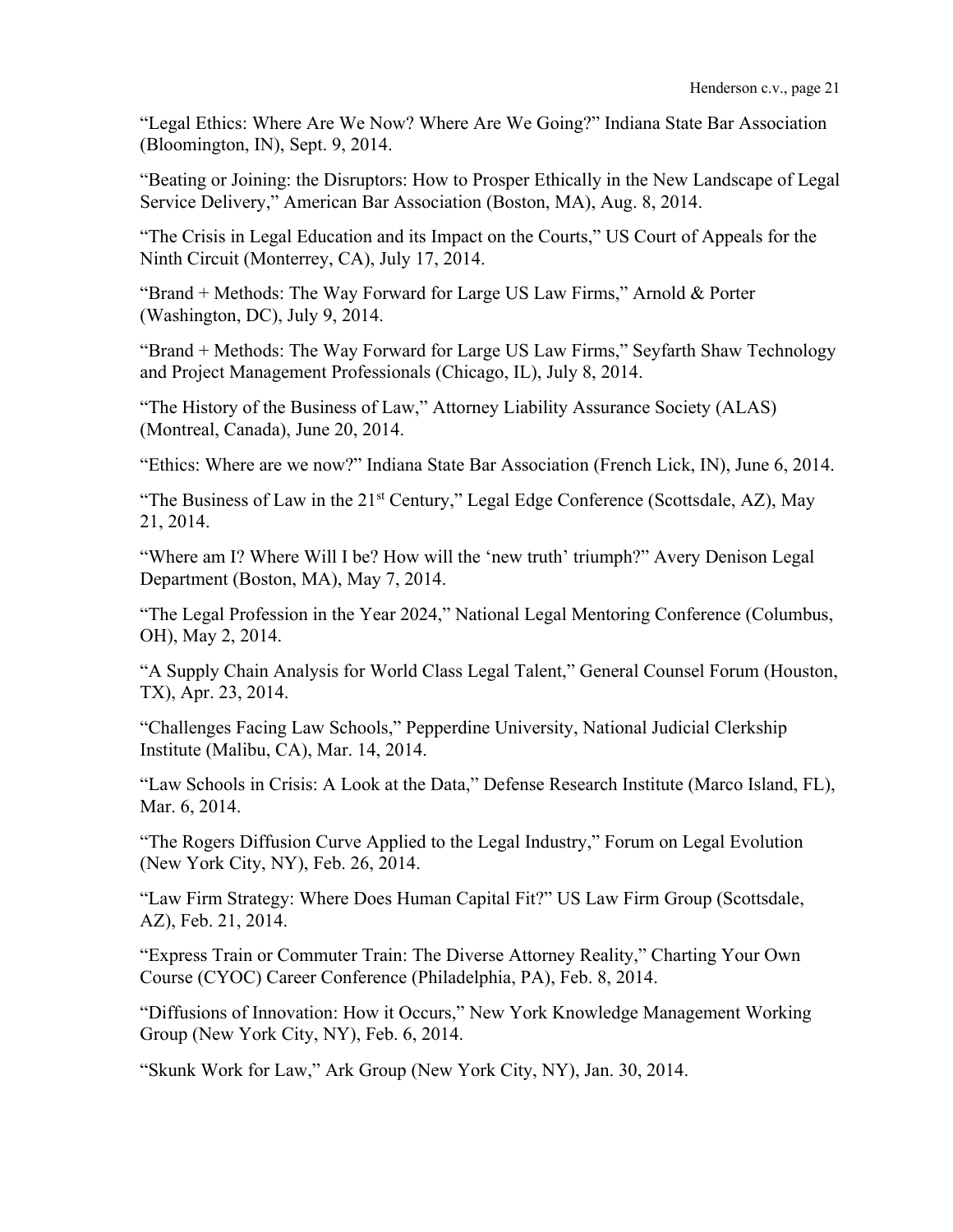"The Emerging, Unregulated Legal Sector," New York City Bar Association (New York City, NY), Jan. 31, 2014.

"The Emerging, Unregulated Legal Sector: And Related Challenges Affecting the California Bar," California Bar Association (Orange County, CA), Jan. 9, 2014.

"Do Practice Skills Courses make Better Graduates?", at the Professional Development Institute Annual Meeting (Washington, DC), Dec. 9, 2010.

"The Best Law School in the New Normal," Boston College of Law Alumni Association (Boston, MA), Oct. 15, 2010.

"Three Generations of U.S. Lawyers: Generalist, Specialist, Project Manager," Indianapolis Bar Association, Managing Partners Meeting, October 5, 2010.

"Law Firm Business Models: Past, Present, Future," Westfield Insurance Defense Days (Westfield, OH), Aug. 17, 2010.

"Can We Create More Great Lawyers?," New York Professional Development Consortium, Sullivan & Cromwell (New York, NY), June 23, 2010.

"Clients Speak Their Mind: Solo and Small Firm Client Engagement Survey," 9th Annual ISBA Solo & Small Firm Conference, Merrillville, IN (June 5, 2010).

"Models of Practice: Past, Present, Future," Hildebrandt 8<sup>th</sup> Annual Practice Group Forum (New York, NY), June 2, 2010.

"What the NALP Directory of Legal Employers Data Tell Us about Diversity in Law Firms," 2010 NALP Annual Education Conference (San Juan, PR), Apr. 29, 2010.

"The Future of Legal Education," Board of Advisors Retreat, Syracuse University College of Law (Naples, FL), Feb. 27, 2010.

"Law Firm Management & What Today's Law School Graduates Want," Defense Trial Counsel of Indiana, 16th Annual Conference and Meeting (Bloomington, IN), Nov. 20, 2009.

"The Old Model is Broken: Law Firms and Law Schools Adapting to the Future," Indianapolis Bar Association (Indianapolis, IN), Oct. 28, 2009.

"The Old Model is Broken: Law Firms and Law Schools Adapting to the Future," Presentation to Members of the Cincinnati Bar, Queen City Club (Cincinnati, OH), Oct. 21, 2009.

"Human Asset Development," Frost Brown Todd LLP Apprenticeship Program (Cincinnati, OH), Sept. 28, 2009.

"Competitive Advantage through Human Asset Development," Hildebrandt International Managing Partner Roundtable (Chicago, IL), May 12, 2009.

"Current Issues in Attorney-Client Privilege Protection and Erosion," Indiana Chapter of the Association of Corporate Counsel (ACC), May 6, 2009.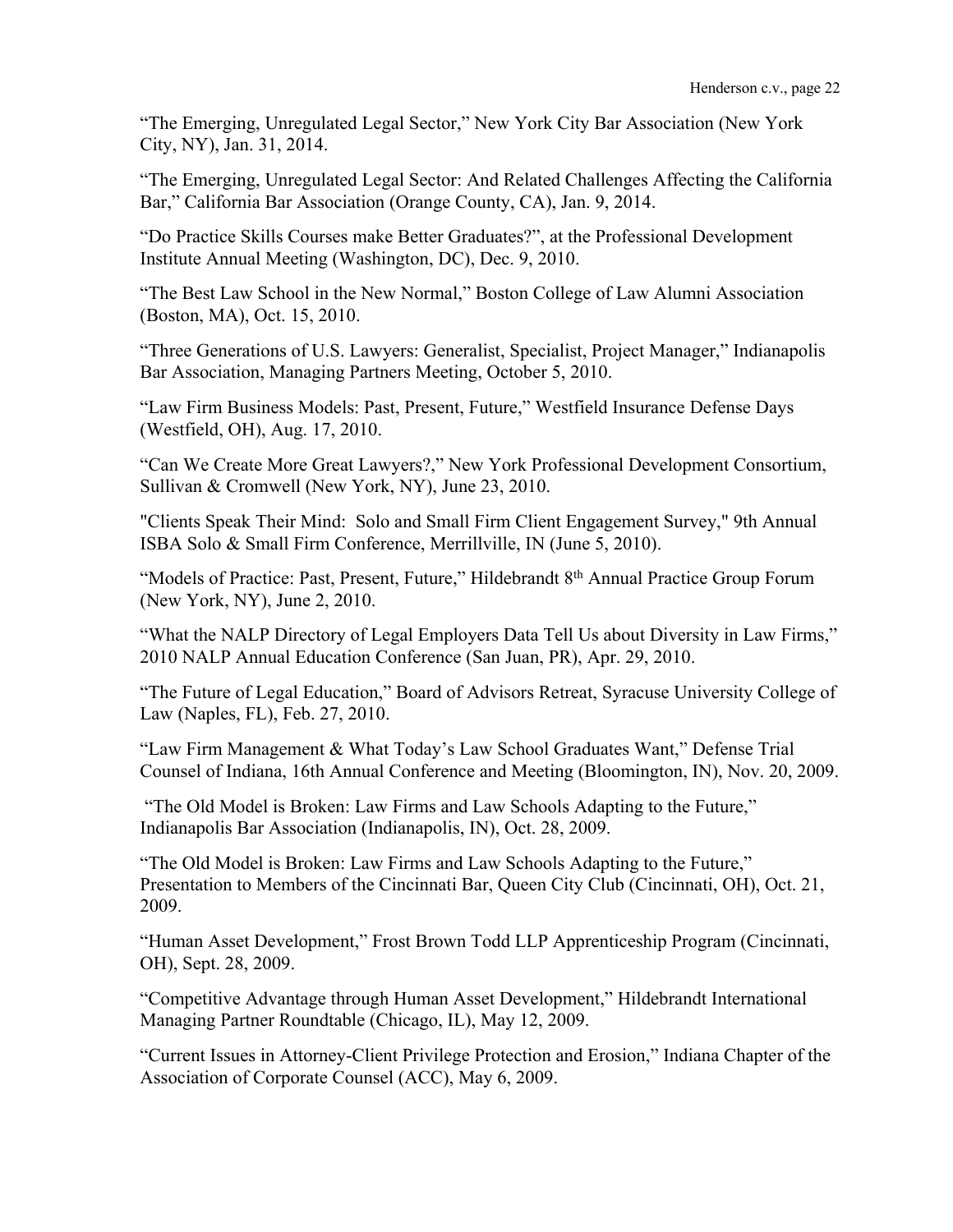"Empirical Overview of Corporate Law Sector: Trends and Analysis," Hildebrandt International Managing Partner Roundtable, Strasburger & Price LLP (Dallas, TX), Apr. 23, 2009.

"The Changing Economics of Private Practice," National Association of Bar Executives," Mar. 11, 2009.

"Building an Institutional Strategy for the Placement of Law School Graduates," Board of Advisors Retreat, Syracuse University College of Law (Palm Beach, FL), Feb. 28, 2009.

"Law Schools, Law Firms, Paradigm Shifts, New Opportunities," Board of Advisors Retreat, Syracuse University College of Law (Palm Beach, FL), Feb. 27, 2009.

"Overview: Human Asset Development Project," Allen & Overy (New York City), Jan. 30, 2009.

"Old and New Models of Recruiting and Developing Legal Human Capital," Bose McKinney & Evans LLP (Indianapolis, IN), Dec. 1, 2008.

"Law Firm Human Capital: Changing the Model," Morgan Lewis & Brockius Annual Retreat (Scottsdale Arizona), Oct. 24, 2008.

"Are We Selling Results or Résumés?": The Underexplored Linkage Between Human Resource Strategies and Firm-Specific Capital, Ice Miller Partnership Retreat (French Lick, IN), Sept. 26, 2008.

"Race and Gender Differences in U.S. Corporate Law Firms: A Preliminary Analysis," Law Firms Working Group Forum with Strategic Partners, American Bar Foundation (Chicago, IL), Oct. 12, 2007.

"Statistics Primer [for Practicing Lawyers]," Law Firms Working Group Forum with Strategic Partners, American Bar Foundation (Chicago, IL), Oct. 12, 2007.

"Financial and Billing Survey of ISBA Lawyers," 6th Annual Indiana State Bar Association Solo and Small Firm Conference (Indianapolis), June 2, 2007.

"Recent Trends in the Am Law 200 Marketplace*,*" presentation to Indiana Law Society, Offices of Ernst & Young (New York City, NY), Nov. 1, 2006.

"An Empirical Study of Single-Tier versus Two-Tier Partnerships in the Am Law 200*,*" presentation to partners at Kirkland & Ellis (Los Angeles, CA), Jan. 31, 2006.

"Assessing the Bottom Line Benefits of Two-Tiered Partnership Structures," Audio Conference for the Institute of Management & Administration (IOMA), Jan. 26, 2006.

"Recent Trends and Patterns in the Am Law 200 Marketplace*,*" presentation to Indiana Law Society, Office of Jones Day (Washington, D.C.), Nov. 4, 2005.

## **Invited Discussant, Moderator, Panelist**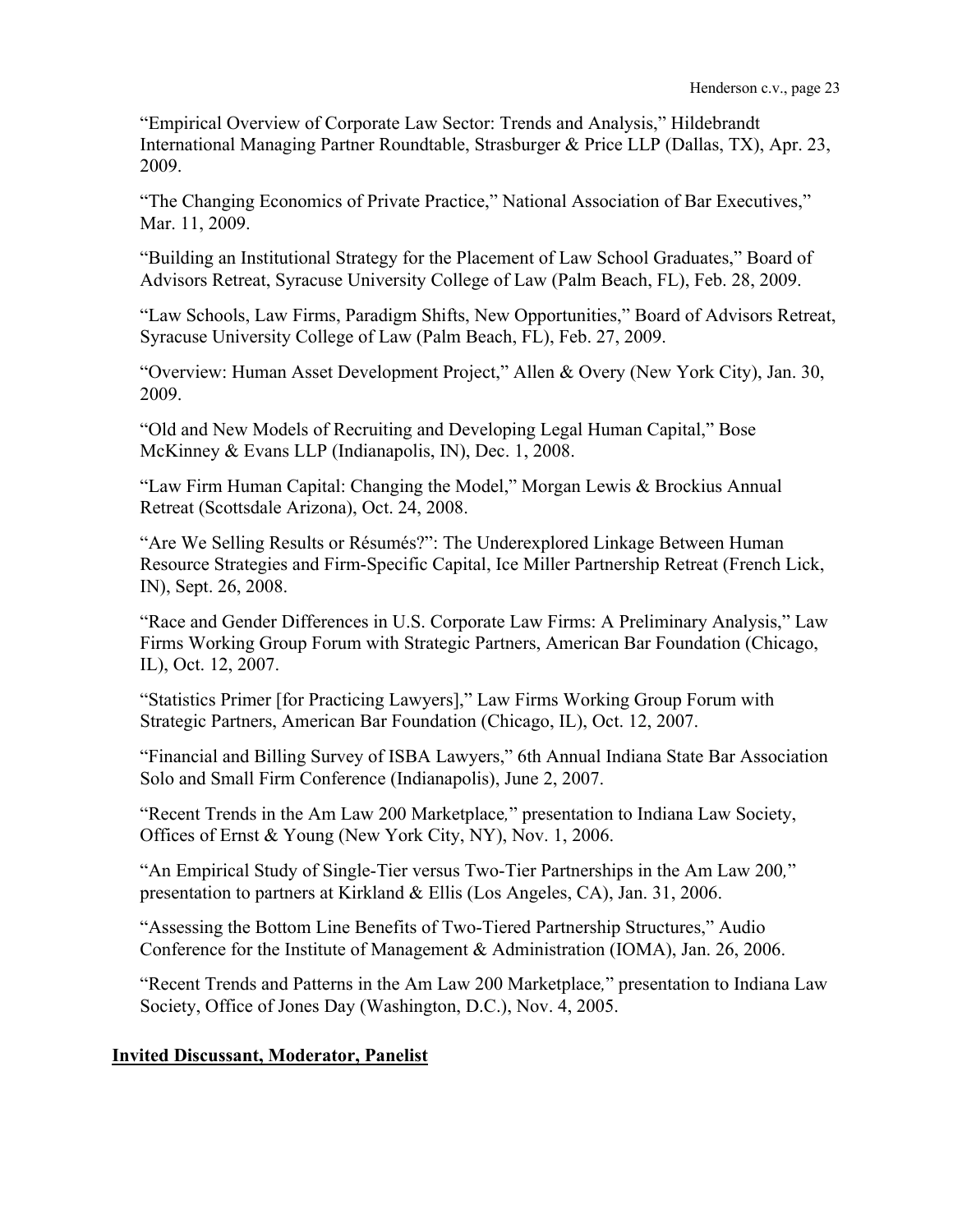Invited Participant and Panelist, Kickoff to Laws Without Walls, hosted at University of London College of Law, Jan. 14-16, 2011.

Panelist, "Developing the Next Generation of Lawyers: What Law Schools Are Doing to Prepare Practice-Ready Graduates", at the Professional Development Institute Annual Meeting (Washington, DC), Dec. 9, 2010.

Invited Participant, Building Better Lawyers Conference, Southern California Innovation Project (Palo Alto, CA), May 15-16, 2010.

First Questioner, "Creative Destruction and Innovation," panel at "Law Firm Evolution: Brave New World Or Business As Usual?" Conference, Georgetown University Law Center (Washington, DC), Mar. 22, 2010.

Panelist, "Emerging Trend: Legal Work & Process Redesign," Hildebrandt Institute 15<sup>th</sup> Annual Law Firm Leaders Forum (San Francisco, CA), Mar. 4, 2010.

Panelist, "Emerging Trend: New Recruiting Approaches For Changing Talent Models," Hildebrandt Institute 15<sup>th</sup> Annual Law Firm Leaders Forum (San Francisco, CA), Mar. 4, 2010.

Panelist, "Hiring and Talent Management in the New Economy," University of California, Hasting College of Law (San Francisco), Dec. 16, 2009.

Panelist, "Evolution or Revolution? The Future of the Law Firm Business Model," law and general counsel audience, sponsored by Nexis-Lexis (New York, NY), Dec. 3, 2009.

Invited Participant, Law Firm Researcher Roundtable, Georgetown Center on the Legal Profession (Washington, DC), Nov. 5, 2009.

Invited Participant, ALI-ABA/ACLEA Critical Issues Summit, "Equipping Our Lawyers: Law School Education, Continuing Legal Education, and Legal Practice in the 21<sup>st</sup> Century" (Scottsdale, AZ), Oct. 14-17, 2009.

Panelist, International Conference on Globalisation of Legal Education & Legal Profession, celebrating the inauguration of the Jindal Global Law School (Delhi, IN), Aug. 7, 2009.

Invited Participant, "Future of Lawyer Hiring," A NALP Roundtable on the Future of Lawyer Hiring, Development and Advancement, Arnold & Porter (Washington, DC), June 24, 2009.

Moderator, "How Do We Distinguish Law From Politics?" Conference title: What's Law Got to Do with It?, Indiana University Maurer School of Law (Bloomington, IN), Mar. 27, 2009.

Panelist, "An Economic Perspective on the Practice of Law in Hard Times," ABA National Legal Malpractice Conference (San Francisco), Sept. 5, 2008.

Discussant, Meeting of Taskforce for Assessment in Legal Education, convened by NYU School of Law and the Carnegie Center for the Advancement of Teaching (New York, NY), June 23-24, 2008.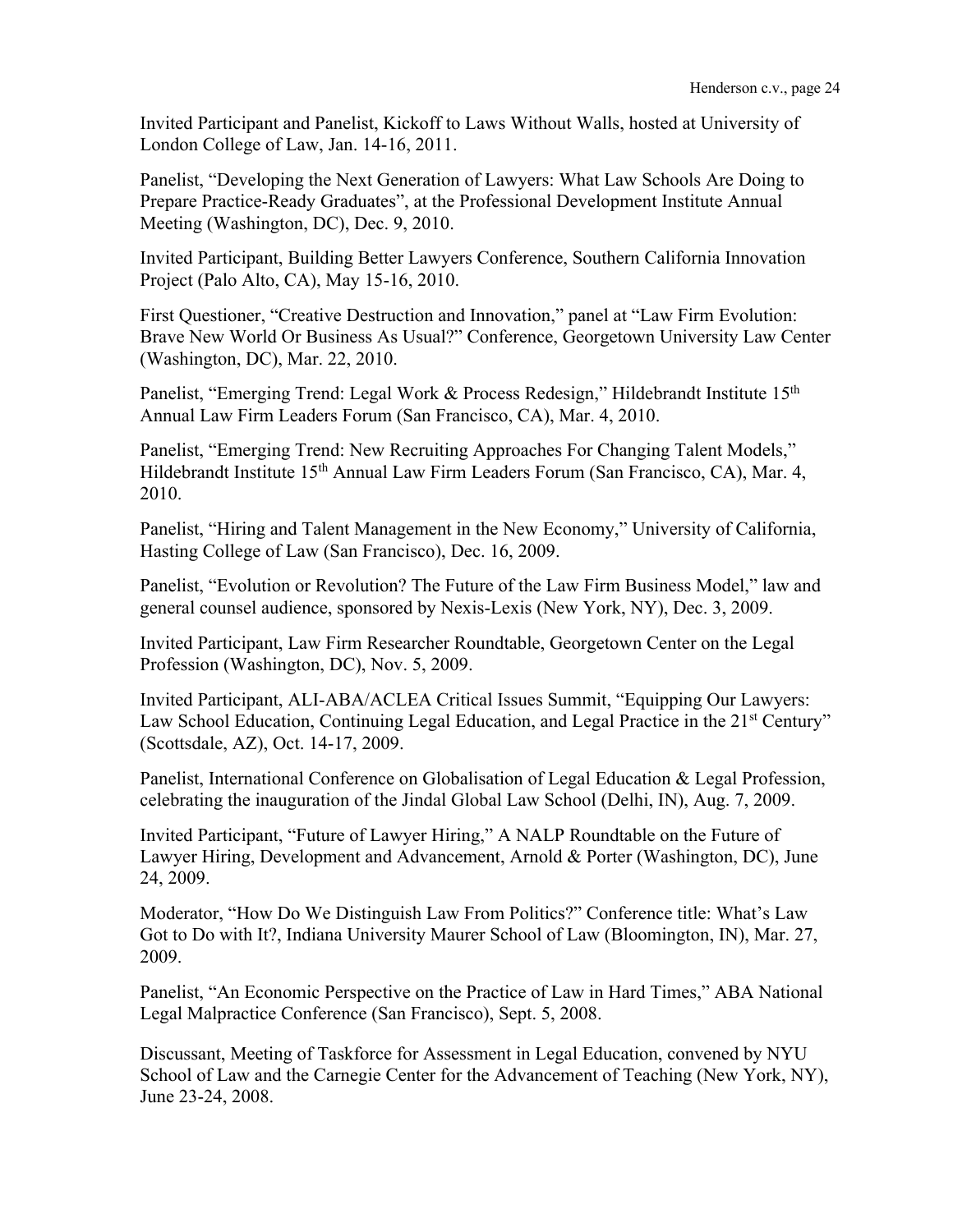Moderator, Panel Discussion on "The Future of Solo & Small Firms," Indiana State Bar Association 7th Annual Solo & Small Firm Conference (Fort Wayne, IN), June 7, 2008.

Panelist, "Innovations in the First-Year Curriculum," Conference hosted by American University, Washington College of Law (Washington, DC), March 21, 2008.

Participant, "Legal Education Study Project," Meeting hosted by the Carnegie Center for the Advancement of Teaching (Palo Alto, CA), Dec. 7-8, 2007.

## **Academic Blogging**

Editor, 2012-2017, Legal Whiteboard, http://lawprofessors.typepad.com/legalwhiteboard/

Editor, 2006-2009, Empirical Legal Studies Blog, www.elsblog.org.

Editor, 2007-2009, Legal Professions Blog, http://lawprofessors.typepad.com/legal\_profession/.

Guest Blogging, PrawfsBlawg, Feb. 26 – Mar. 11, 2006, www.prawfsblawg.blogs.com.

Guest Blogging*,* Conglomerate: Business, Law, Economics, Society, Nov. 8-18, 2005, www.theconglomerate.org/henderson.html.

## **Professional Organizations**

Corporate Legal Operations Consortium (CLOC) American Law & Economics Association Midwestern Law & Economics Association Law & Society Association Indiana State Bar Association (ISBA) American Bar Association Member, ABA Section of Business Law Member, ABA Section on Legal Education and Admission to the Bar Member, ABA Section on Law Firm Management

## **Other Professional Activities**

Development/oversight of practical/partnerships connecting students with the field/industry, "Tech Lawyer Accelerator (TLA) Project," (2015-2017). Editorial Board, JOURNAL OF LEGAL EDUCATION Ad Hoc Referee, LAW & SOCIETY REVIEW Ad Hoc Referee, JOURNAL OF LAW, ECONOMICS & ORGANIZATION Ad Hoc Referee, JURIMETRICS Ad Hoc Referee, 2008 Conference on Empirical Legal Studies Board Member, CALI Advisory Board, Law & Society Abstract Series, Social Science Research Network Advisory Board, Entrepreneurship Law Clinic, IU-Law & Kelley School of Business Advisory Board, Indiana University JD/MBA Program Judge (2008 to 2012), The Richard D. Cudahy Writing Competition on Regulatory and Administrative Law, Awarded through the American Constitution Society.